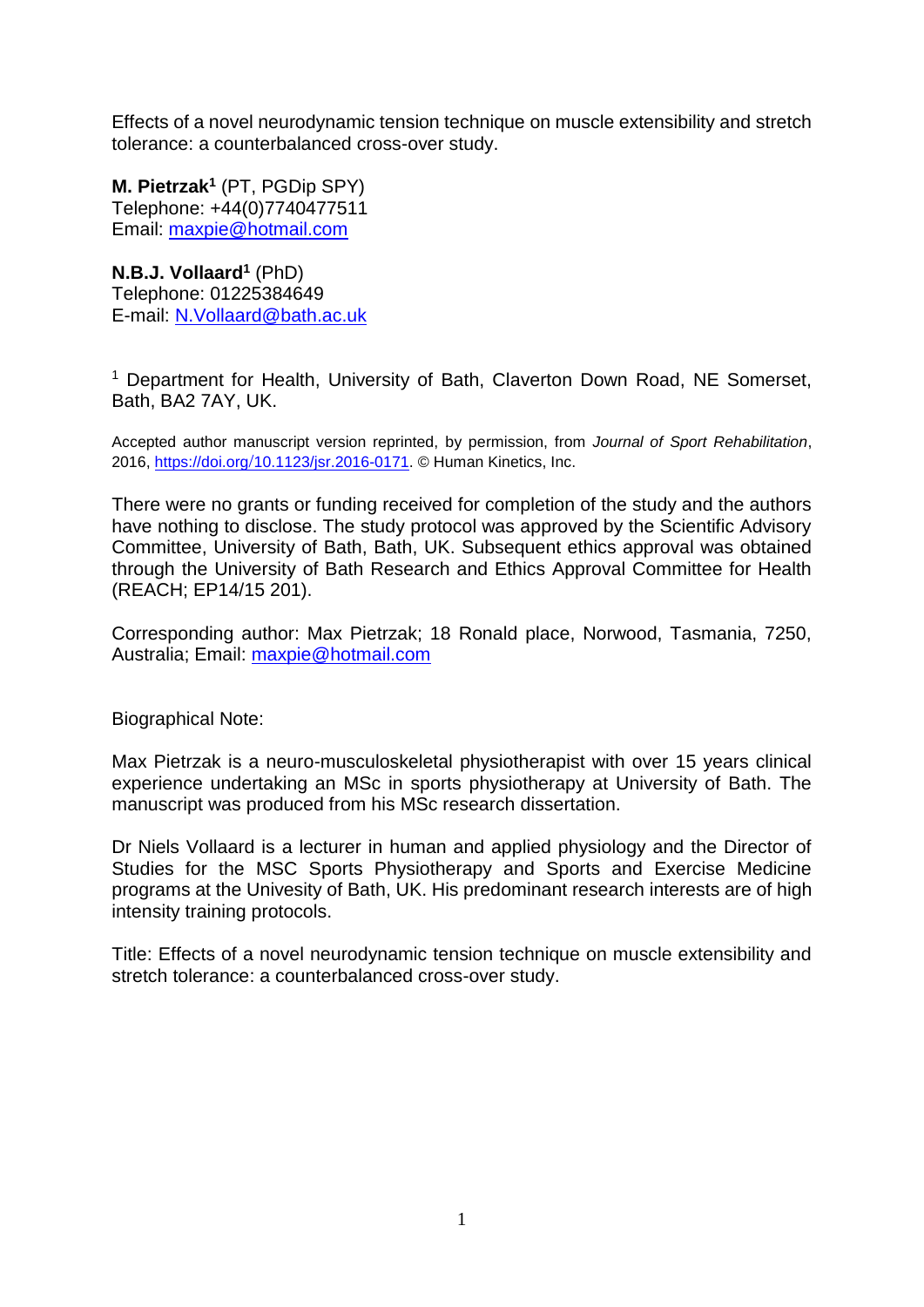## **ACKNOWLEDGMENTS**

The authors wish to acknowledge David Butler for advice and permission to utilise images for recruitment.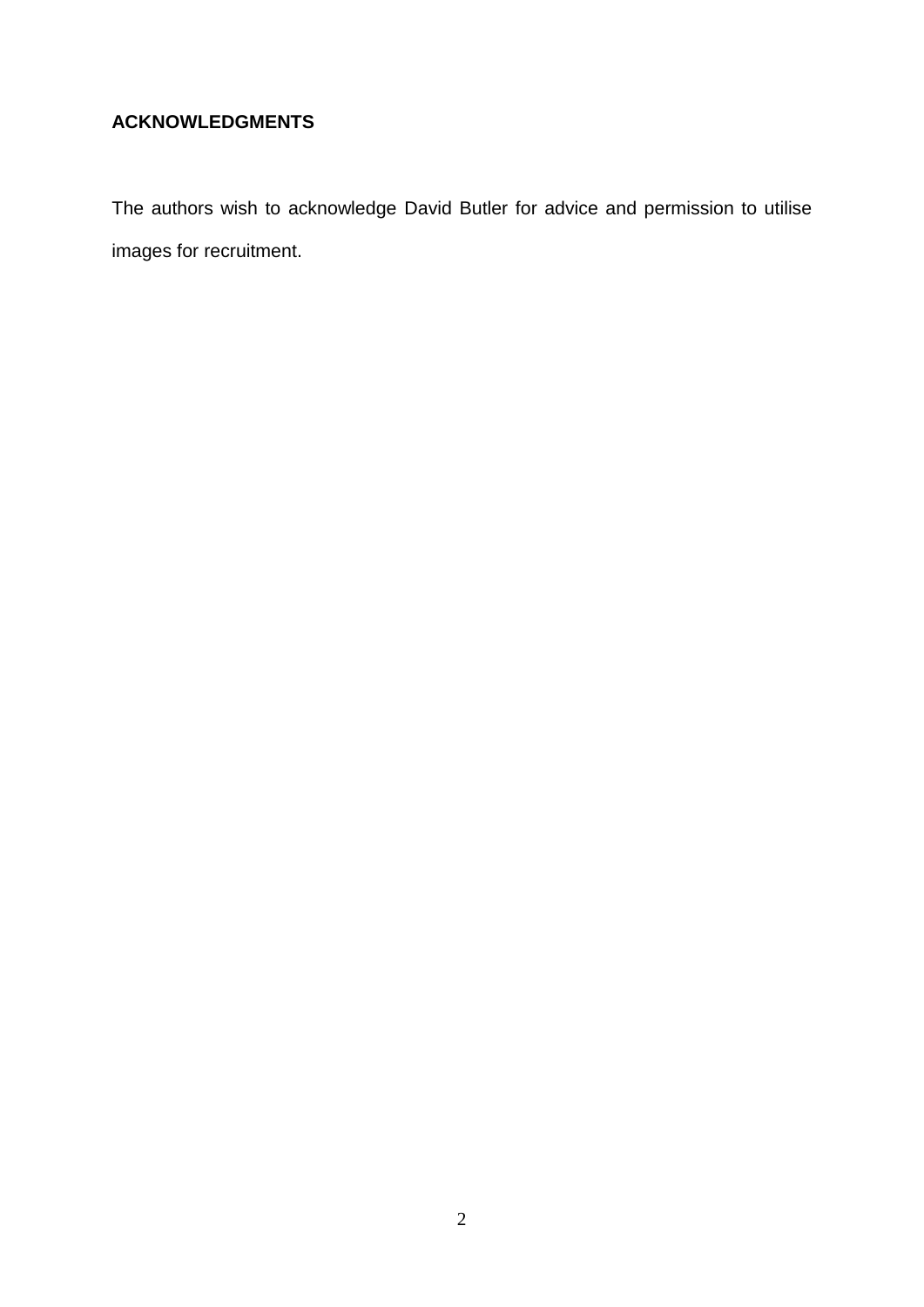#### **Abstract.**

 **Context:** Neurodynamic tension affects hamstring extensibility and stretch tolerance, and is considered important in hamstring injury management. Neurodynamic tension was postulated to affect segmental muscle extensibility and stretch tolerance, and potentially also demonstrate extra-segmental and contralateral effects. **Objectives:** Assess the effects of a novel sciatic- tibial neurodynamic tension technique, the modified long sit slump (MLSS), on segmental, extra-segmental and contralateral muscle extensibility and stretch tolerance. . **Study design:**  Counterbalanced cross-over study. **Setting:** University research laboratory. **Participants:** 9 Thirteen healthy and active subjects (mean $\pm$ SD age 24 $\pm$ 8 y, BMI 23.1 $\pm$ 2.8 kg·m<sup>-2</sup>). **Intervention:** MLSS application (5 seconds, 5 repetitions, 3 sets) on two occasions with a three-week washout period, and either stance or skill leg treated in a counterbalanced manner. **Main outcome measures:** Segmental and extra-segmental muscle extensibility were measured utilising passive straight leg raise (PSLR) and prone knee bend (PKB) at pre-, immediately post- and one hour post-intervention. Stretch intensity ratings were measured utilising a simple numerical rating scale (SNRS). **Results:** MLSS significantly increased PSLR and PKB bilaterally (p<0.001). The effect for PSLR was greater in the ipsilateral leg compared to the 17 contralateral leg (baseline to one hour post:  $+9\pm6^{\circ}$  and  $+5\pm5^{\circ}$  respectively, p<0.001), but not 18 for PKB (baseline to one hour post: ipsilateral leg  $+5\pm5^{\circ}$ , contralateral leg  $+5\pm4^{\circ}$ ). For both PSLR and PKB the effect of the first session was retained at the start of the second session 3 weeks later. SNRS data were consistent with increased stretch tolerance. **Conclusions:** Application of a novel sciatic-tibial neurodynamic tension technique, the MLSS, increases muscle extensibility and stretch tolerance segmentally, extra-segmentally and contra-laterally. **Level of evidence:** 2C Outcomes research.

 **Key words:** flexibility, hamstrings, muscle extensibility, neurodynamics, stretching, neuronal desensitisation.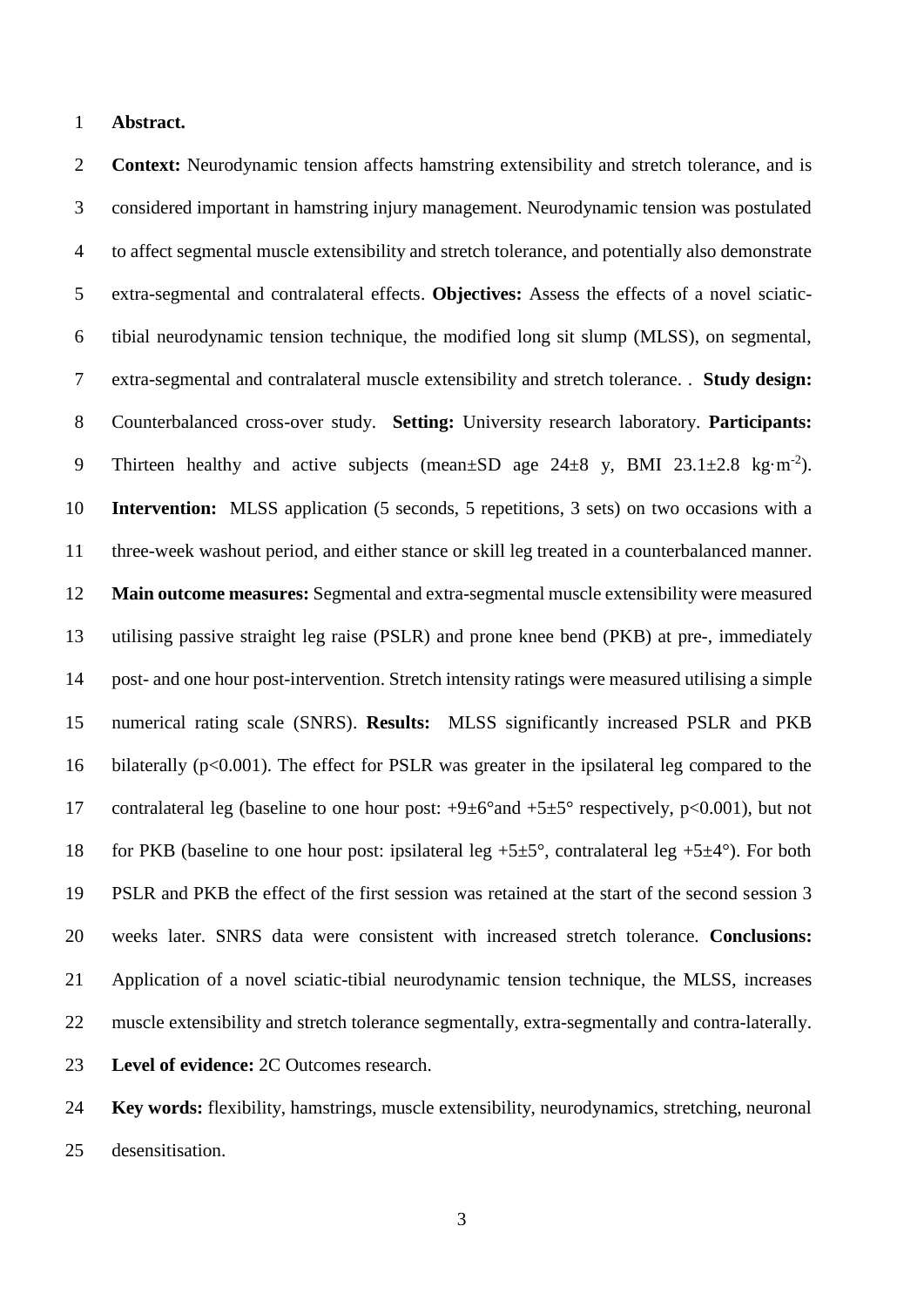#### 26 **INTRODUCTION**

27

Hamstring strain injury (HSI) is one of the most common non-contact injuries in athletes,<sup>1-3</sup> 28 29 with high rates of recurrence,<sup>4</sup> despite considerable research efforts.<sup>5</sup> The role of hamstring 30 flexibility, also termed extensibility herein, in HSI,  $4,6-7,11$  re-injury and rehabilitation,  $2,8,12,13$ 31 has not been fully elucidated to date.  $8-10$  Neurodynamics is a term describing mobilisation of 32 the nervous system and its surrounding structures.<sup>14-15</sup> Neurodynamic tension techniques 33 elongate the neural tissue and are considered to increase nerve tension and strain, whereas 34 neural sliding techniques aim to maximise nerve excursion.<sup>16</sup> Neurodynamic tension has been 35 demonstrated to significantly influence hamstring extensibility<sup>17-18</sup> and is considered important 36 in HSI, re-injury and rehabilitation.<sup>19-20</sup> For example, Turl & George<sup>20</sup> demonstrated 57% of 37 elite rugby players with recurring grade one HSI demonstrated positive slump test $^{21}$  after 38 returning to play, suggesting suboptimal neurodynamics may contribute to known high rates 39 of re-injury.<sup>4,22</sup> Similarly, Kornberg & Lew<sup>19</sup> demonstrated inclusion of a neurodynamic 40 tension technique to rehabilitation of Australian Football League players with HSI resulted in 41 significantly faster return to play.

42

 Human in-vivo hamstring stretching studies in non-injured subjects strongly supports stretch tolerance as a primary mechanism responsible for lasting increases in hamstring extensibility utilising intervention protocols of up to eight weeks duration, with longer term stretching postulated to potentially induce structural alterations in hamstring muscle length and passive stiffness.<sup>23-25</sup> Immediate stretch-induced changes in hamstring passive stiffness are considered to be due to viscoelastic stress relaxation, with effects typically potentiated within 49 Five loading cycles and attenuated within an hour.<sup>26</sup> Previous research has demonstrated lasting increases in hamstring extensibility are of similar magnitude irrespective of the stretching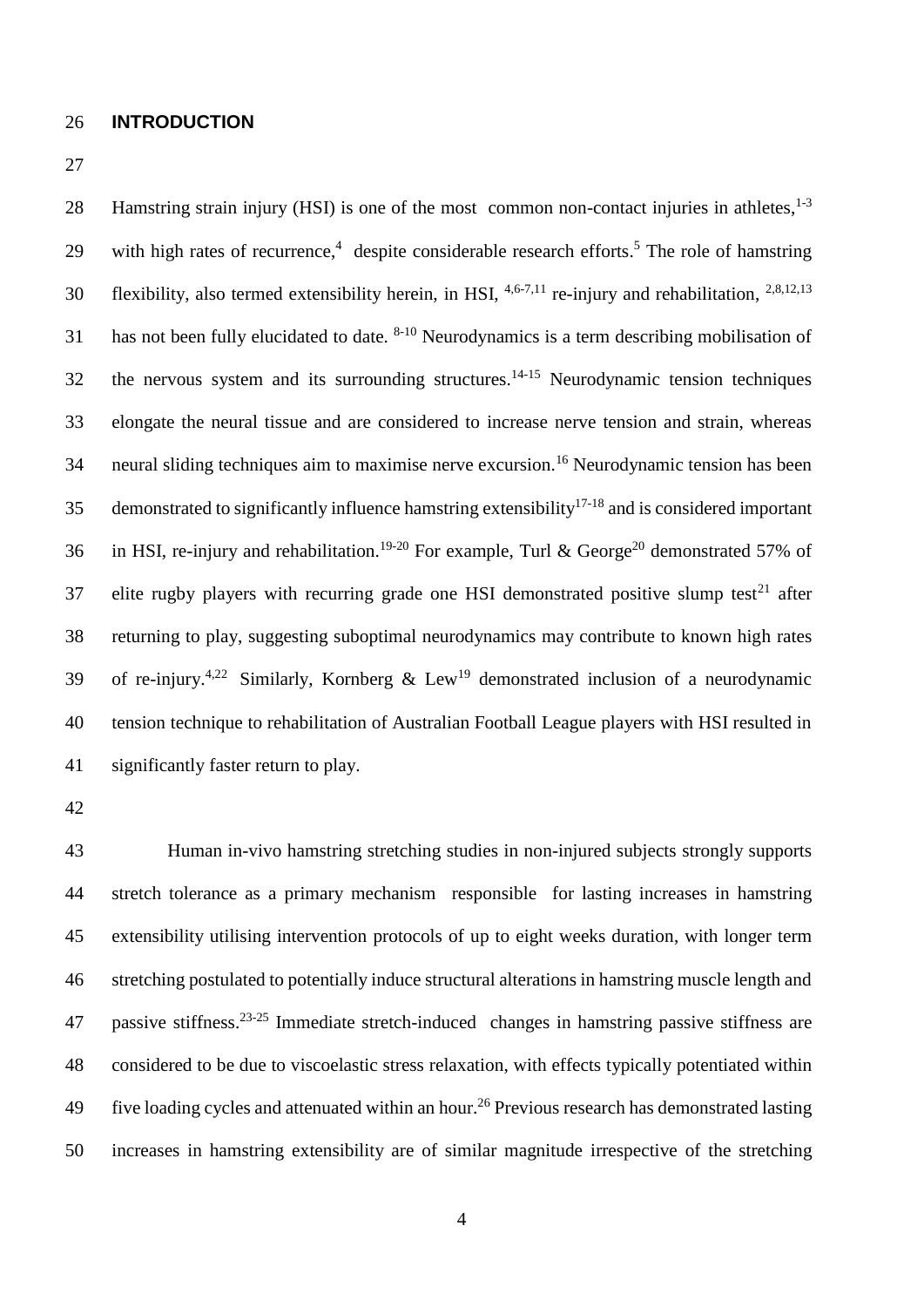51 protocol utilised, citing total weekly stretch time as the most important variable.<sup>27-29</sup> However, there is some evidence that more intense stretching may effect greater changes in extensibility, 53 or at the very least, saves time and is therefore considered more efficient.<sup>28,30</sup> As neurodynamic tension is associated with relative increased levels of reported stretch intensity during 55 hamstring stretch for a common ROM,<sup>17,31</sup> it was postulated that it may have a significant role in afferent modulation of stretch tolerance.<sup>18,25</sup> 

 Compared to muscle stretching protocols, there has been relatively little research investigating utilisation of neurodynamic techniques on lasting changes in hamstring extensibility and stretch tolerance.<sup>18,32-33</sup> For example, Castellote-Caballero and colleagues<sup>32</sup> demonstrated a significant increase in passive straight leg raise (PSLR) of nine degrees following three sessions of a neurodynamic slider over one week. Although comparatively this is an average PSLR gain for a hamstring extensibility study, it was achieved in a relatively 63 short period of time.<sup>34-35</sup> More recently, Sharma and co-workers<sup>18</sup> reported significantly greater hamstring extensibility gains when neurodynamic techniques and muscle stretching were utilised compared to muscle stretching alone, but the intervention dosing between the groups was inconsistent which lessens the strength of conclusions drawn from this randomised controlled trial (RCT).

 The specific groups of afferent neurones primarily affected during stretching and 69 modulation of stretch tolerance are yet to be fully elucidated.<sup>25,36</sup> Small and large diameter proprioceptors are fundamentally implicated in stretch sensation, but a significant role of mechanosensitive nociceptors has also been suggested and warrants more detailed 72 consideration.<sup>24,36-39</sup> As initiation of stretch discomfort has been reported to occur at 85% of 73 muscle passive torque values recorded for maximal stretch tolerance,<sup>40</sup> direct activation of mechanosensitive nociceptors resulting from stretch-induced tensile strain, secondary compression, or a combination of the two, is probable.<sup>37-38,41</sup>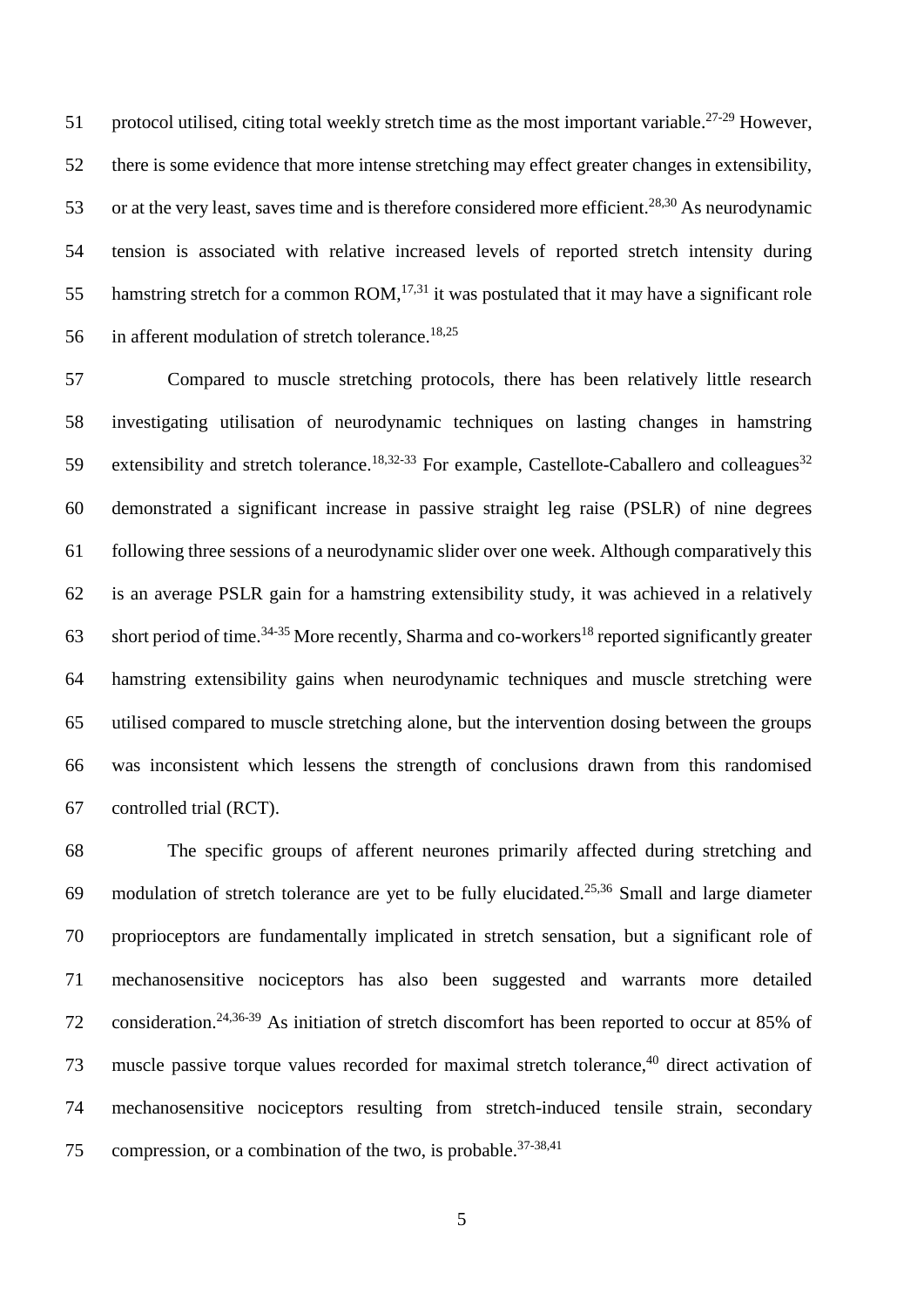Notwithstanding likely short term modulation of stretch tolerance through an inhibitory nociceptive 'gating' mechanism at the spinal dorsal horn through activation of non-nociceptive 78 afferent fibres,<sup>36,42-44</sup> proprioceptor and mechanoreceptor discharge in the early stage of muscle stretch could sensitise mechanosensitive nociceptor discharge towards activation 80 thresholds, <sup>38,41,46</sup> particularly as peripheral afferent neuropeptides are largely unspecific to fibre 81 type.<sup>38,46-47</sup> This is likely accentuated by mechanisms such as the axon reflex and afferent 82 convergence.<sup>38,45</sup> Furthermore, the same afferent neuropeptides which are utilised distally are 83 produced in dorsal root ganglia,<sup>46-47</sup> the neuropeptides having both peripheral and central 84 neuromodulatory effects that may outlast the duration of stretch.<sup>25,36</sup> Moreover, the parameters and context of stretching likely affect spinal and supraspinal processing, which may also alter the diffuse noxious inhibitory system (DNIS), and has also been implicated in modulation of stretch tolerance through conditioned learning.<sup>36,44</sup> 

 Inter-neuronal activation and recruitment of latent nociceptive circuits is considered a primary mechanism by which pain spreads segmentally, extra-segmentally and 90 contralaterally.<sup>48-52</sup> Given such central pain sensitisation has been considered a form of 91 neuronal long term potentiation (LTP) and learning,  $42,44,53.54$  it was postulated herein that the increased stretch tolerance from stretching could be a form of neuronal long term depression 93 (LTD),<sup>43,55</sup> and stretch tolerance may also demonstrate a similar course of segmental, extrasegmental and/or contralateral effect, given the appropriate stimulus.<sup>51,56</sup> 

 Therefore the study hypothesis was that application of a novel sciatic/tibial nerve neurodynamic tension technique, the modified long sit slump (MLSS), would increase muscle extensibility and stretch tolerance segmentally, extra-segmentally, and contra-laterally.

#### **METHODOLOGY**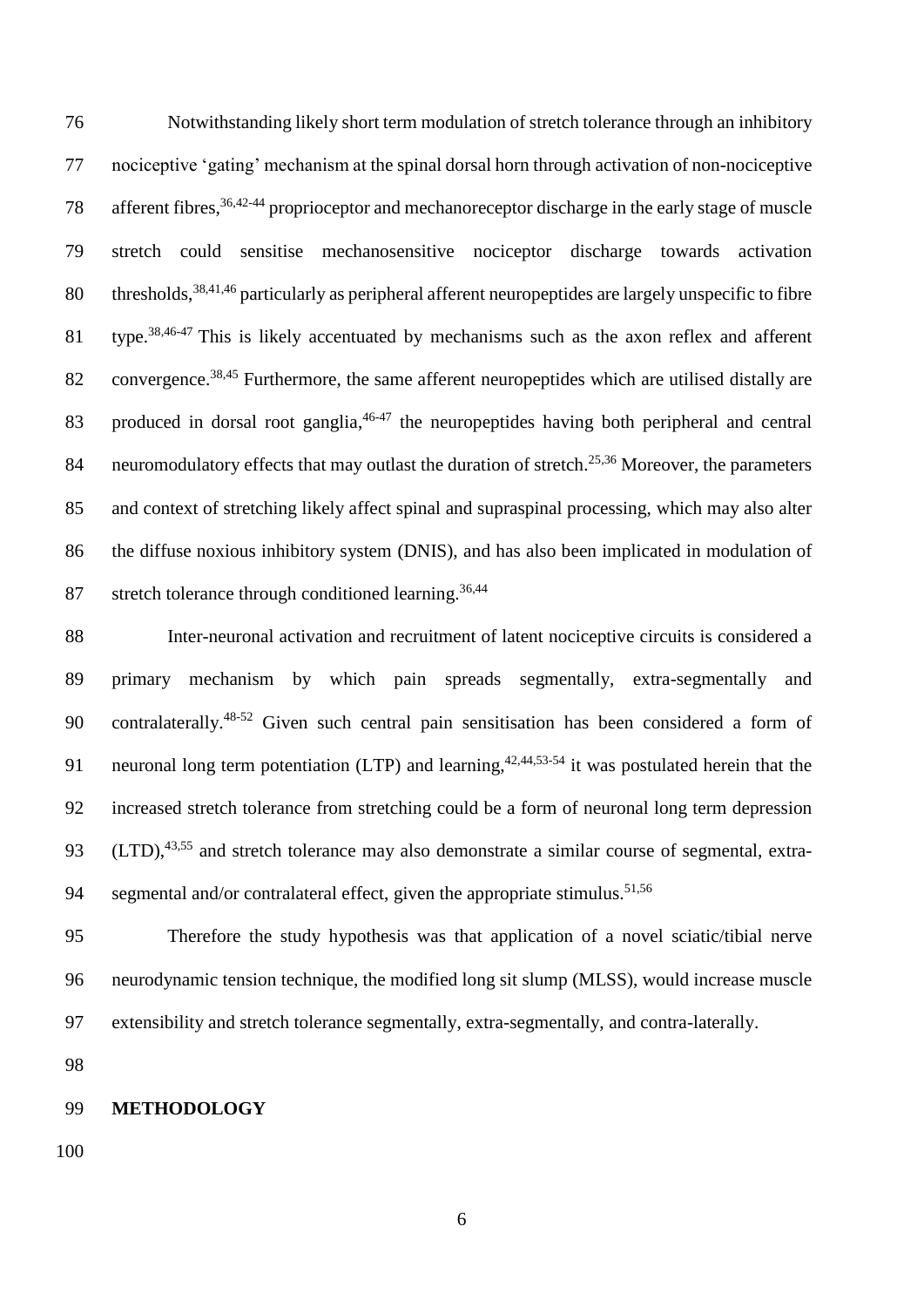#### **Study design**

 A counterbalanced crossover experiment over two intervention sessions was utilised, with each intervention session utilising a single limb from each subject (**Figure 1**). In order to avoid effects of intervention order and/or limb dominance, the treatment order was counterbalanced with 7 subjects having the stance leg treated first and the remaining 6 subjects receiving treatment on the skill leg first, the skill leg defined as that which the subject reported to preferentially use to kick a ball. Previous research has not demonstrated any contralateral 108 effects from unilateral stretching<sup>24,32,36</sup> and a three week 'wash out' period was deemed 109 sufficient for any treatment effects to wear off.<sup>28,57</sup> The independent variables were unilateral neurodynamic intervention (MLSS) over two sessions, the dependent variables being ipsilateral and contralateral hamstring and rectus-femoris extensibility and stretch tolerance. The dependent variables were measured pre-, immediately post- and one hour post- intervention. Subjects were requested not to partake in unfamiliar physical activity for three days prior to testing and strenuous physical activity on the day of testing, and not to stretch the lower limbs between intervention sessions. All testing was performed in a university laboratory. Recruitment and data collection occurred between March and April 2016.

#### **Participants**

 A healthy and active sample of convenience was recruited from a university population. Assuming alpha = 0.05 with 80% power and utilising one degree standard error of measurement and four degree minimum detectable difference for a hand held inclinometer, *a priori* sample 121 calculation was 12.<sup>58</sup> Subjects were recruited via print poster, electronic university noticeboard, and limited e-mail recruitment. One extra subject was recruited in case of drop out, with a final 123 sample size of 13 (9 male, 4 female, mean  $\pm$  SD age 24 $\pm$ 8 years, Body Mass Index 23.1 $\pm$ 2.8 124 kg·m<sup>-2</sup>). Healthy and active was defined as no history of significant medical conditions and a 125 minimum Tegner Activity Scale<sup>59</sup> rating of five, respectively. Further exclusion criteria were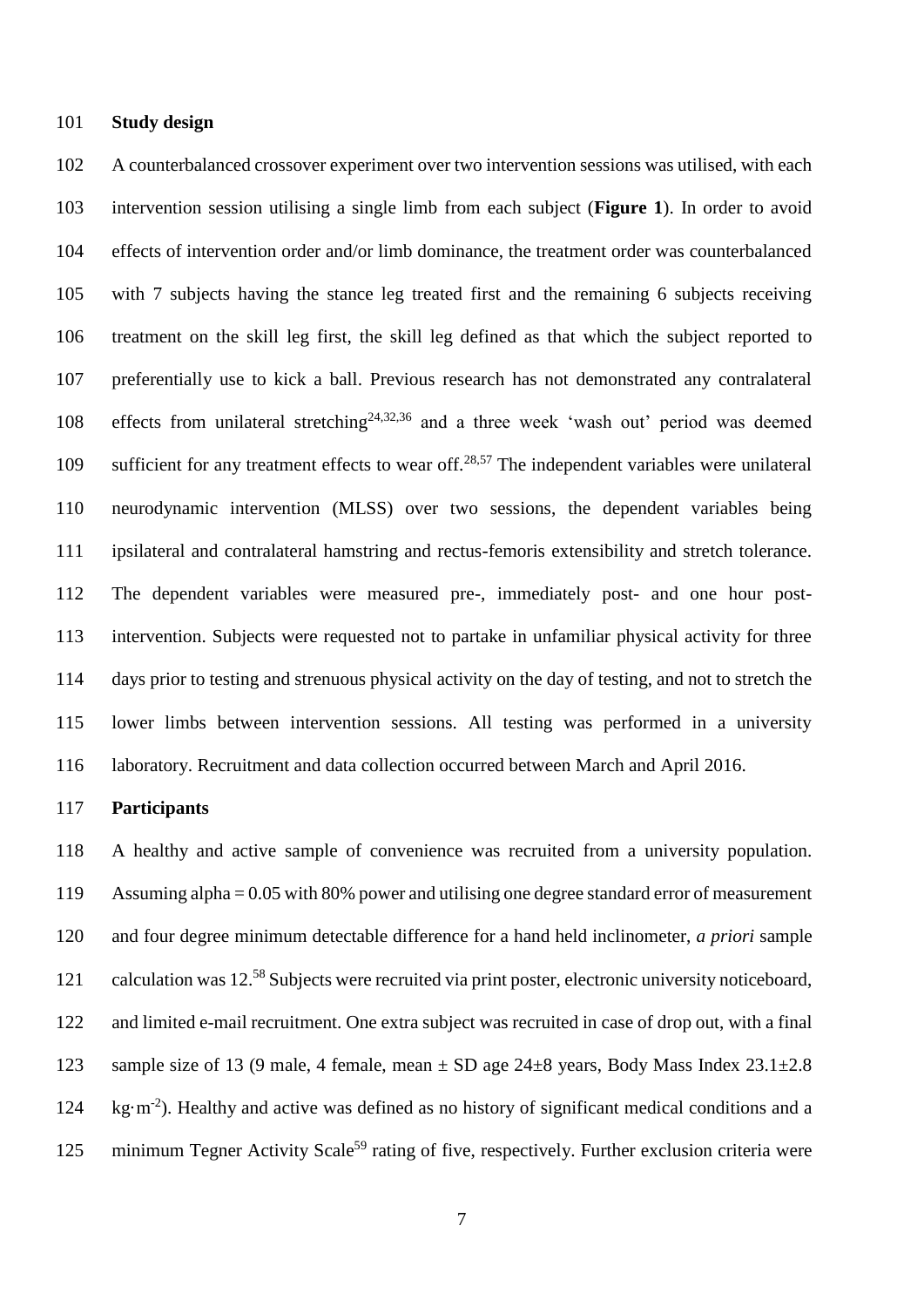significant neurological or orthopaedic conditions, past history of HSI, significant low back pain, and participation in a formal hamstring lengthening or strengthening program in the previous six months. Subjects with clinically 'tight' hamstrings were recruited, adopting values equal or lower than 75º for men and 80º for women, with potential participants with PSLR 130 above these values excluded from the study.<sup>34,60-61</sup> Ethics approval was obtained through the University of Bath Research and Ethics Approval Committee for Health (REACH; EP 14/15 201) and suitable subjects were required to provide signed, informed consent. The rights of all subjects was protected.

#### **Procedures**

 Subjects were screened for clinically 'tight' hamstrings by PSLR utilising a hand held 136 inclinometer (Isomed AcuAngle).<sup>58,62</sup> The subject lay supine with the non-tested thigh secured to the plinth with a firm adjustable strap. The base of the inclinometer was marked on the anterior distal tibia of the tested leg, corresponding to the zero value. The inclinometer was secured with Velcro straps and the subject was instructed to fully relax during testing. The examiner raised the leg slowly until the subject expressed maximal stretch tolerance was reached or firm resistance to further elevation was encountered. The subjects were given a standard set of scripted instructions for the PSLR procedure, with only one measure utilised for screening, consistent with clinical practice.

#### **Assessment**

 PSLR was utilised as the ipsilateral and contralateral segmental muscle extensibility measure, as described above. A simple numerical rating scale (SNRS), with zero representing 'no muscle stretch' and ten representing 'the worst muscle stretch imaginable' was utilised as a subjective 148 measure of stretch intensity.<sup>36</sup> SNRS measures were taken at maximal PSLR ROM for pre and post intervention time points (SNRS Max), and at the pre intervention maximal PSLR ROM 150 for the post intervention time points (SNRS Com). If post intervention PSLR was less than pre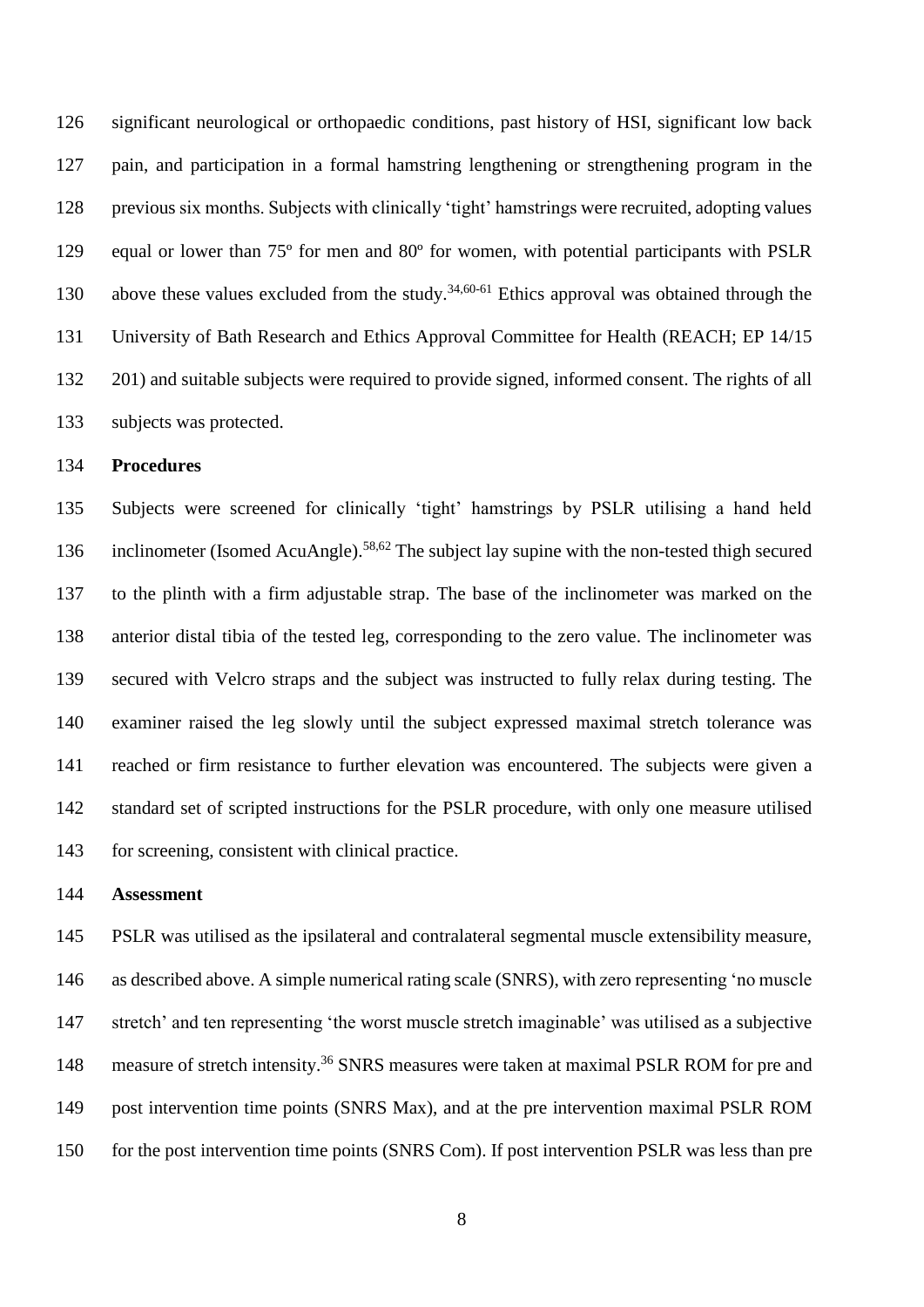intervention, SNRS Com was not assessed. Ipsilateral and contralateral extra-segmental extensibility of the rectus-femoris was measured utilising a prone knee bend (PKB) procedure. Subjects lay prone with a strap stabilising the pelvis applied at the level of the lower half of the sacrum. The subject's tested hip was positioned in approximately 10º extension by placing a high density foam roll between the thigh and the plinth, immediately proximal to the superior patella. The examiner slowly flexed the knee until the subject expressed maximal stretch tolerance was reached or further ROM was blocked by the posterior thigh. The examiner then placed the inclinometer on the previously marked points on the tibia to measure ROM. PKB SNRS stretch intensity measurement procedures were as for PSLR. All measurements were repeated 5 times, the fifth of which was recorded. Subjects remained in the laboratory resting room between immediate and one hour post-intervention assessments.

#### **Warm-up**

 A light warm-up of 10 minutes of cycling on a stationary bicycle at a minimal resistance was adopted immediately prior to intervention, with subjects instructed to maintain an intensity whereby they were not short of breath.

#### **Intervention**

 The MLSS intervention is shown in (**Figure 2**): In the starting position, subjects were positioned hemi-sitting on a plinth (adjusted to height approximately 15 cm below greater trochanter), with the stretched limb resting on the plinth while the other limb rested parallel on the floor. With the knee on the plinth flexed in the starting position, the subject used their opposite hand to reach forward to hold the lateral border of the opposite foot, placing it in dorsiflexion and eversion. This action maintains trunk flexion and relative internal rotation of the tensioned leg. The subject was then instructed to straighten the knee and internally rotate the femur with overpressure on the anterolateral distal thigh with the ipsilateral hand. The therapist assisted to facilitate sciatic/tibial tract tension positions and if full neurodynamic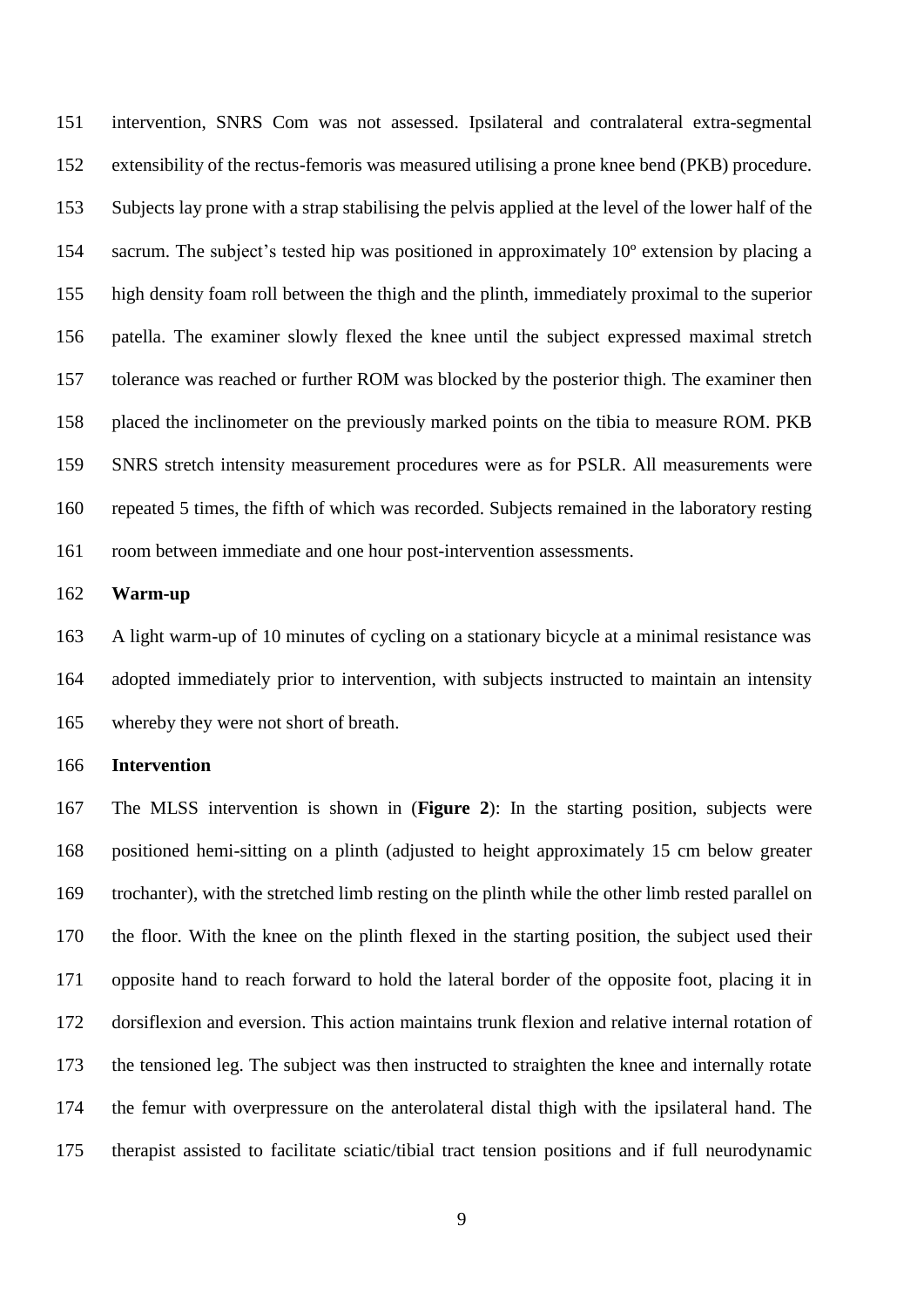elongation was well tolerated the patient was asked to add further trunk and cervical flexion, but only two subjects tolerated the additional trunk and cervical MLSS component in this sample with clinically tight hamstrings. Stretch duration was 5 seconds, 5 repetitions and 3 sets, paced with a mobile metronome set at 1 Hz (Android 1.2.4; 2012). Subjects were given 10 seconds rest between repetitions and two to three minutes between sets. Subjects were clearly instructed before and during the intervention sessions that the stretch procedure aimed to achieve maximal stretch tolerance and may involve some discomfort, however, if the stretch became too uncomfortable they should notify the tester immediately to reduce stretch intensity. Similarly, subjects were also instructed to report symptoms such as pins and needles, numbness or discomfort proximal to the ischial tuberosity.

#### **Data analysis**

 Data analysis was performed using SPSS for windows. Exploratory data analysis and significance testing utilising the Shapiro-Wilk test suggested the pre-intervention data was normally distributed. Comparison of mean pre- to post-intervention PSLR and PKB ROM and SNRS ratings was carried out utilising 3-way repeated measures analysis of variance (ANOVA) with the factors session (1 / 2), side (ipsilateral / contralateral) and time (pre / post / post 1 hour). *Post hoc* analysis using Bonferroni correction was performed to determine differences between time points for analyses with a significant main effect of time. If assumption of sphericity was violated utilising Mauchley's test, the data was corrected with the Greenhous-Geisser equation. *Post hoc* correlation analysis was also performed utilising Pearson's correlation coefficient. Significance was set at alpha = 0.05 for all statistical tests.

#### **RESULTS**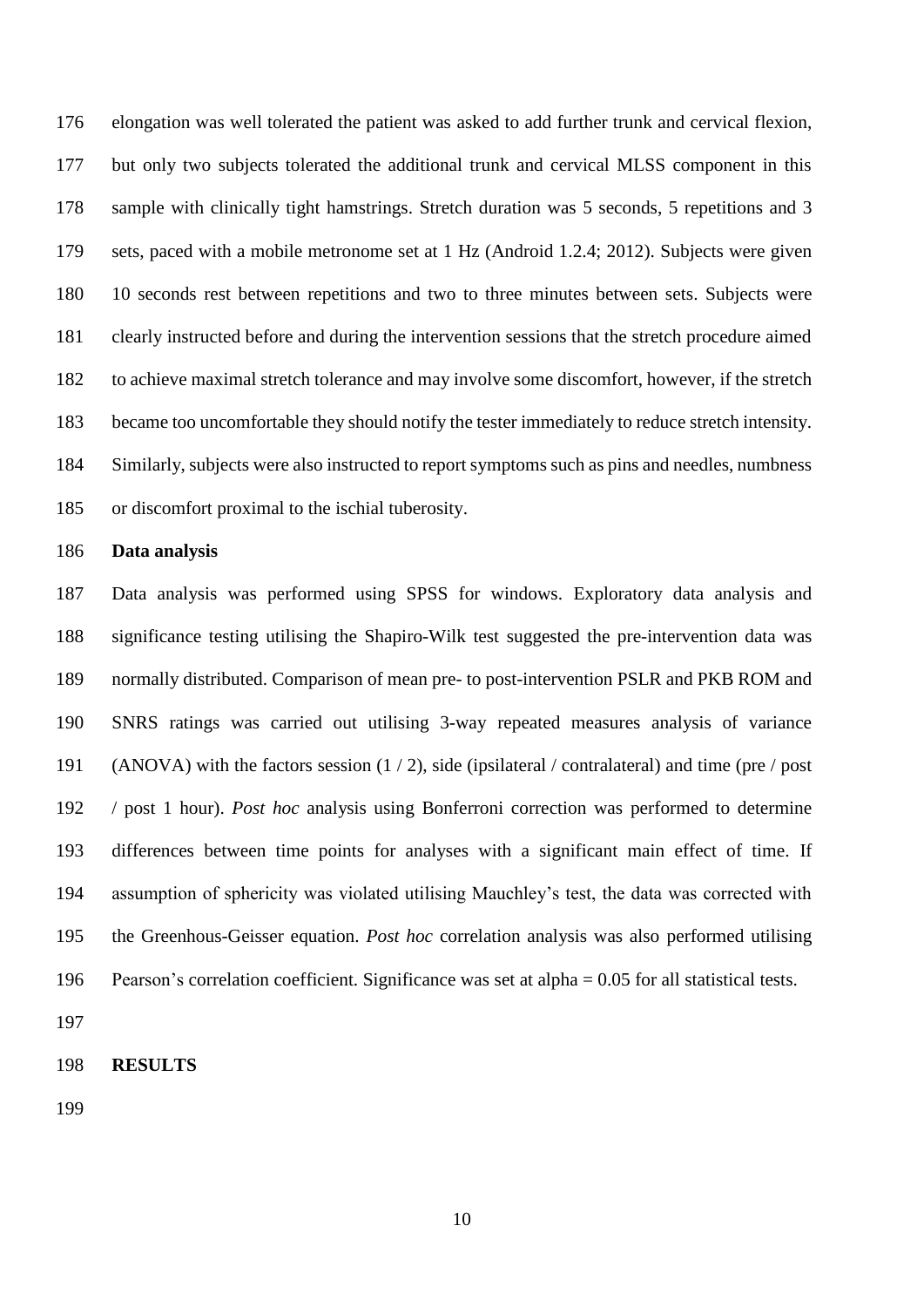**Figure 3A** shows the changes in PSLR following MLSS. MLSS significantly increased PSLR 201 directly after the intervention, with no further increase 1 hr later (main effect of time:  $p<0.001$ ). The effect of the unilateral MLSS intervention was evident in both legs, but greater in the 203 ipsilateral leg compared to the contralateral leg (baseline to one hour post:  $+9\pm6^{\circ}$  and  $+5\pm5^{\circ}$  respectively, main effect of side: p<0.001). PSLR increased to a similar extent in both sessions (no significant session x time interaction effect), despite the fact that the effect of the first session was retained at the start of the second session 3 weeks later (main effect of session: p<0.001).

 The effects of the MLSS intervention on PKB were mostly similar (**Figure 3B**), with significant main effects of time (p<0.001) and session (p<0.001). PKB increased from baseline 210 to directly post (p<0.001), but there was no further significant increase one hour following the intervention. There was no significant effect of side, with similar effects on the ipsilateral leg 212 and the contralateral leg (baseline to one hour post:  $+5\pm5^{\circ}$  and  $+5\pm4^{\circ}$  respectively). Post-hoc analysis also revealed moderate to strong negative correlation between pre-intervention ROM 214 and the size of the ROM treatment effect for both PSLR  $(r=0.32; p<0.05)$  and PKB 215 immediately (r=-0.56; p<0.001), and one hour post intervention (r=-0.53; p<0.001; r=-0.68, p<0.001).

 Subjective stretch intensity ratings were consistent with increased stretch tolerance following the MLSS intervention (**Table 1**). Post-intervention ratings taken at the pre-220 intervention maximal joint angle decreased for the PSLR (main effect of time:  $p<0.001$ ), with a greater decrease in the ipsilateral side (main effect of side: p<0.001; time x side interaction effect: p<0.05). Conversely, ratings at the maximal joint angle achieved at each time point 223 increased (main effect of time:  $p<0.01$ ), again with a greater change in the ipsilateral side (main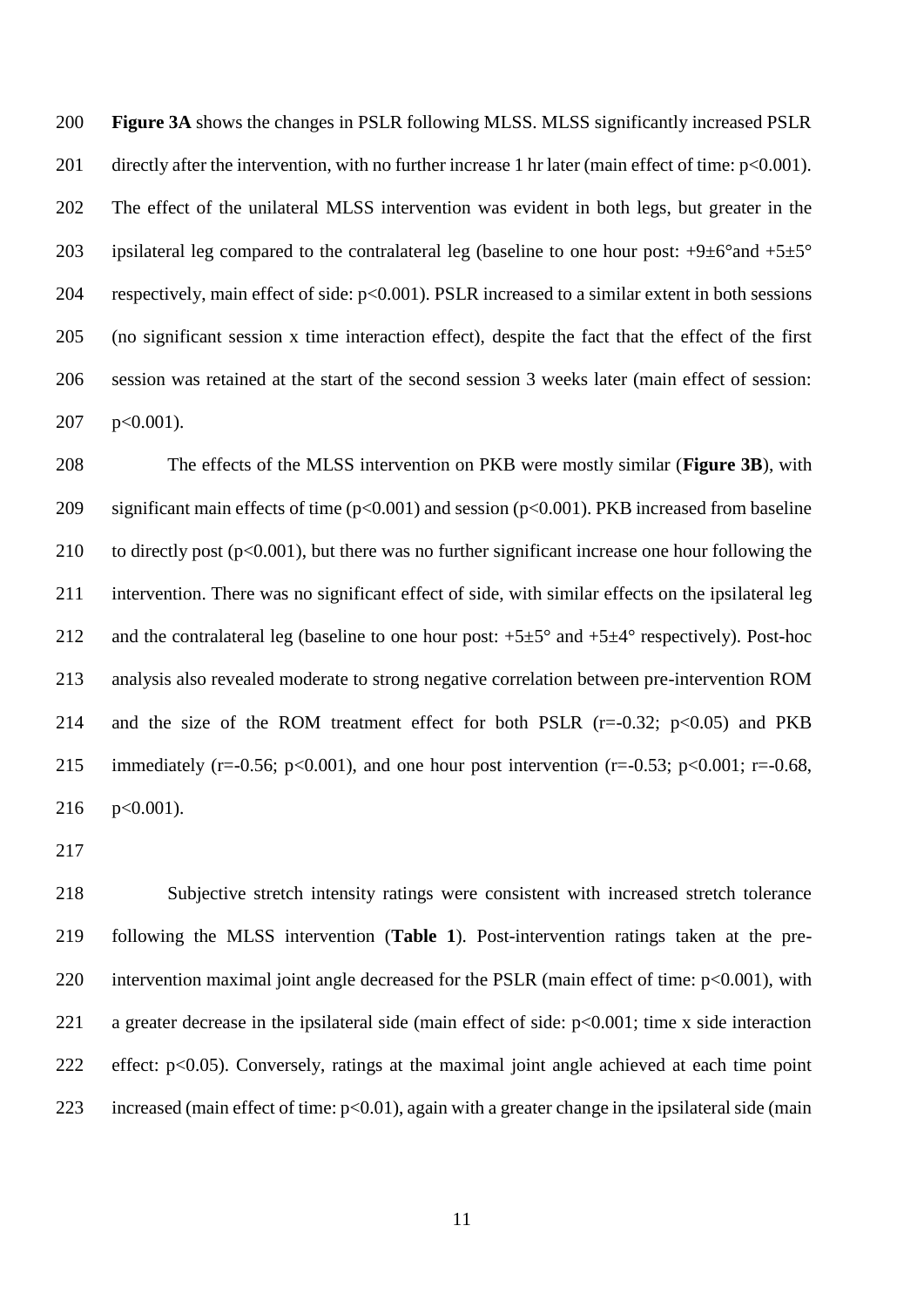effect of side: NS; time x side interaction effect: p<0.001). PSLR stretch intensity ratings were 225 higher in the second session compared to the first session (main effect of session:  $p<0.001$ ).

 PKB stretch intensity ratings at the pre-intervention joint angle followed a pattern similar to the PSLR ratings, with a significant decrease following the intervention (main effect of time: p<0.001), and higher ratings during the second session (main effect of session: p<0.05), but no significant main effect of side or time x side interaction effect (**Table 1**). No significant main effects of time, session, or side, and no interaction effects were observed for PKB stretch intensity ratings at the maximal joint angle achieved at each time point. No differences were observed in the responses for any parameters between participants who received the initial treatment on their skill leg or stance leg.

#### **DISCUSSION**

 The purpose of the study was to assess potential segmental, extra-segmental and contra-lateral effects of applying a novel sciatic nerve neurodynamic tension technique, the MLSS, in healthy and active adults. We observed significant mean increases in ipsilateral and contralateral PSLR and PKB immediately and one hour post intervention, which is consistent with neurodynamic tension being an important neuro-modulator of muscle extensibility, and is further supported by the finding that these effects were significant after the first intervention session and maintained for three weeks. As to the authors' knowledge lasting extra-segmental and contralateral muscle extensibility gains from unilateral intervention have not previously been 245 reported,  $24,32,36$  these results require verification through additional studies.

 The pooled mean increase in PSLR from pre first intervention to one hour post second 247 intervention of  $15\pm6^\circ$  represents a relative increase of  $19\pm8\%$ , utilising a total stretch time of 75 seconds per leg. This may be considered above average for PSLR gain in a hamstring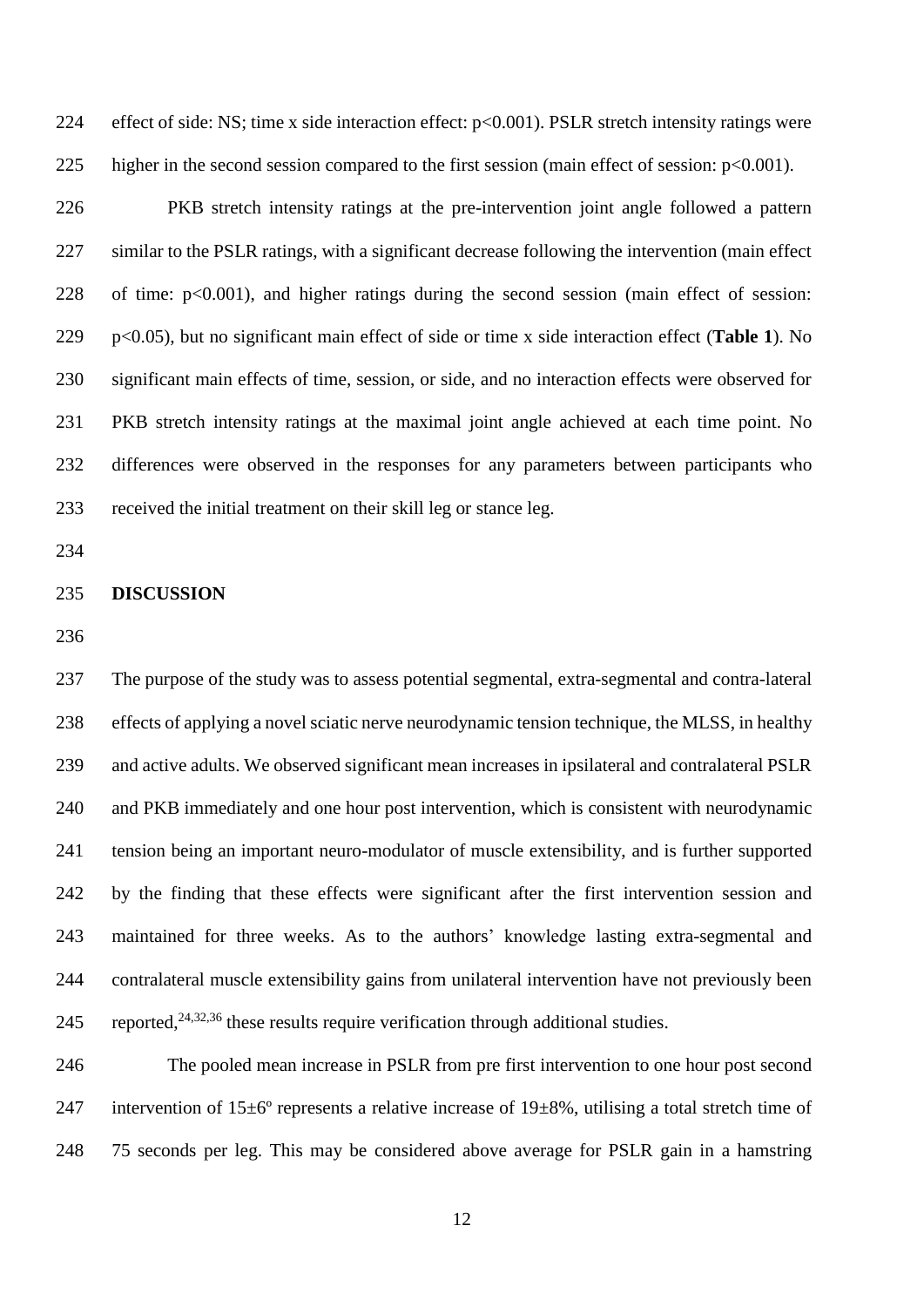249 extensibility study,<sup>35</sup> but achieved with considerably less total stretch time than previously 250 reported.<sup>28,34</sup> For example, Ayala and colleagues<sup>34</sup> demonstrated a mean increase of  $14^{\circ}$  in PSLR utilising 540 seconds total weekly stretching over 12 weeks. Therefore the results of the current study provide a novel finding in that neurodynamic tension and stretch intensity appear 253 to have a highly significant role in muscle extensibility,  $18,30$  compared to previous research 254 which has purported total weekly stretch time as the most important parameter.<sup>27-29</sup> Thus MLSS intervention could potentially be utilised to make stretching practices more efficient in increasing hamstring extensibility by reducing total stretch time. However, further research is required as the current study utilised a narrow sample of young and healthy adults, whereas less robust populations, such as the elderly or those with irritable musculoskeletal conditions, may not tolerate application of higher levels of stretch intensity and neurodynamic tension, and 260 thus be inappropriate for MLSS intervention.<sup>26,36</sup> Moreover, given the lack of blinding and cross-over design of the current study, a follow-up investigation to verify and compare the effects of MLSS intervention utilising single blinded RCT design is indicated.

 Increased stretch tolerance from stretching is considered to occur through decreases in perception of stretch intensity for a common joint angle (SNRS Com) and potentially through 265 increased tolerance to higher intensity stretch sensation (SNRS Max).<sup>25,36</sup> Consonant with the post intervention ROM changes, significant mean decreases in SNRS Com for ipsilateral and contralateral PSLR and PKB are consistent with modulation of stretch tolerance through neuronal desensitisation. Interestingly, PSLR but not PKB outcome measures demonstrated small but significant concomitant increase in SNRS Max, suggesting modulation of muscle extensibility by both neuronal desensitisation and increased tolerance of higher stretch intensity segmentally, but not extra-segmentally. This may also be a novel finding, as previous research has largely demonstrated constant maximal stretch intensity ratings pre-post stretching 273 intervention.<sup>31,36,57</sup> The contrasting result of the present study may be due to the MLSS being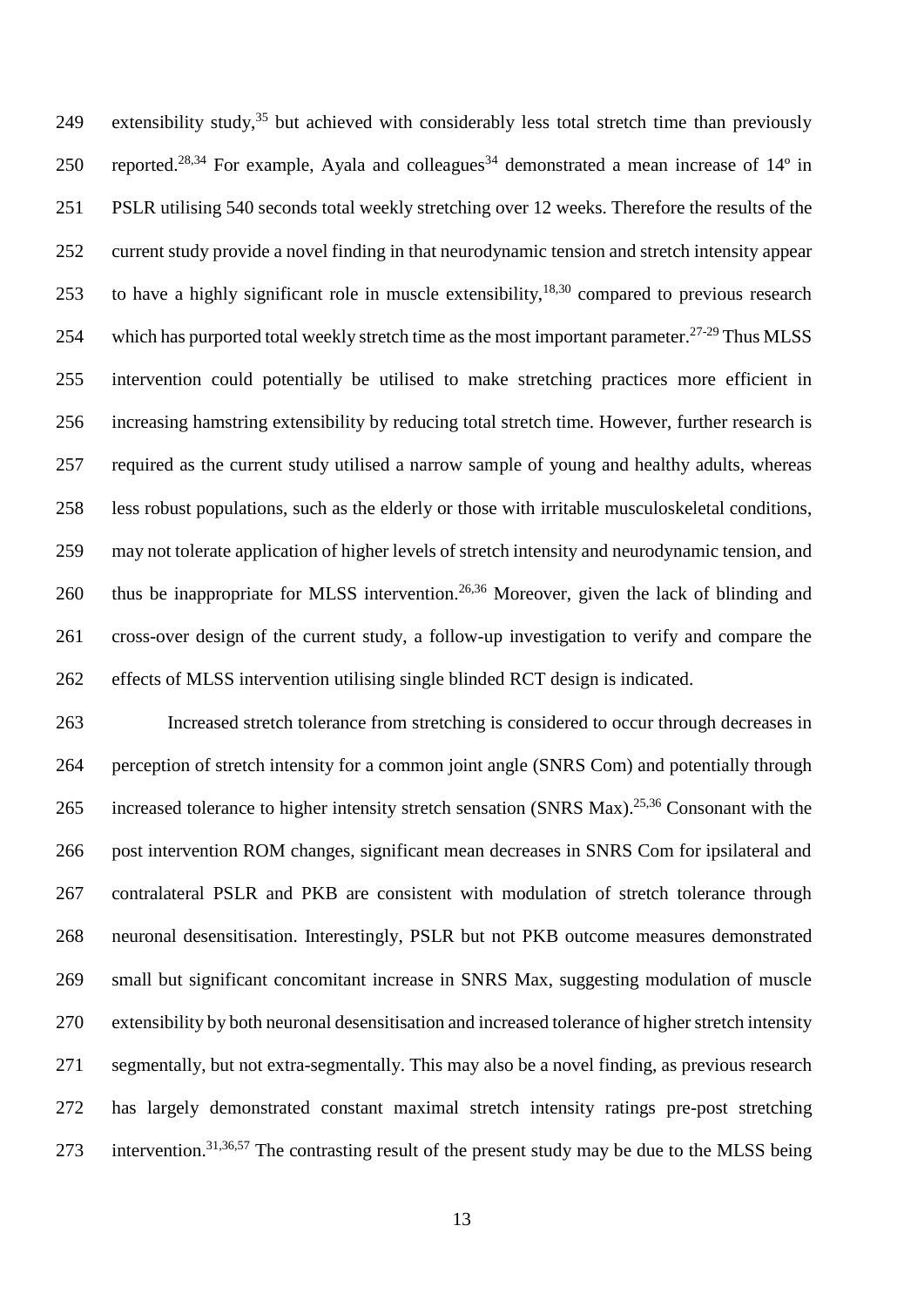274 a therapist-assisted technique eliciting greater amounts of neurodynamic elongation and stretch intensity. 16,17,31,63 275

276 Previous investigations of neurodynamics and muscle extensibility have reported 277 varying results. For example, Sullivan and colleagues<sup>64</sup> demonstrated focused hamstring 278 muscle stretches were more effective than hamstring stretches in a stooped position that was consistent with elongation of the neuraxis.<sup>16,63</sup> However, the study by Sullivan and colleagues<sup>64</sup> 279 280 reported maintenance of ankle plantar flexion and adoption of a low to moderate stretch 281 intensity protocol, which may have elicited only neural unfolding, rather than nerve excursion, 282 tension or strain, <sup>16,63</sup> with the stooped stretch, and subsequently provided relatively less 283 stimulus to modulate stretch tolerance.<sup>18,32</sup> Nevertheless, the current study adds to more recent 284 reports demonstrating efficacy of neurodynamic interventions in producing lasting increases of hamstring extensibility and stretch tolerance.<sup>18,32-33</sup> 285

286 The MLSS produces elongation of the sciatic/tibial nerve tract through a combination 287 of ankle dorsiflexion and eversion, knee extension, hip internal rotation and trunk flexion, with 288 likely resultant increases in nerve tension and strain.<sup>16-17,63,65</sup> Its potential advantage over other 289 sciatic/tibial neurodynamic tension techniques, such as the slump<sup>21</sup> and long sit slump, <sup>14,19</sup> is 290 that it is postulated to produce maximal tolerated sciatic/tibial nerve tract elongation, with 291 relatively less flexion stress on lower lumbar spinal segments<sup>66</sup> through antagonistic rotation 292 of the ilia around the sacrum in the hemi-sitting position.<sup>67</sup> Given unilateral sciatic-tibial sliding has previously demonstrated not to produce contralateral hamstring extensibility effects,<sup>32</sup> 293 294 while comparison between a bilateral glider and unilateral tensioner was statistically non-295 significant,  $^{18}$  further comparative studies of neurodynamic techniques, including the MLSS, on muscle extensibility and stretch tolerance is indicated.<sup>33</sup> 296

297 An interesting *post-hoc* finding of the current study was the significant moderate to 298 strong inverse correlation between pre-intervention PSLR ROM and the magnitude of the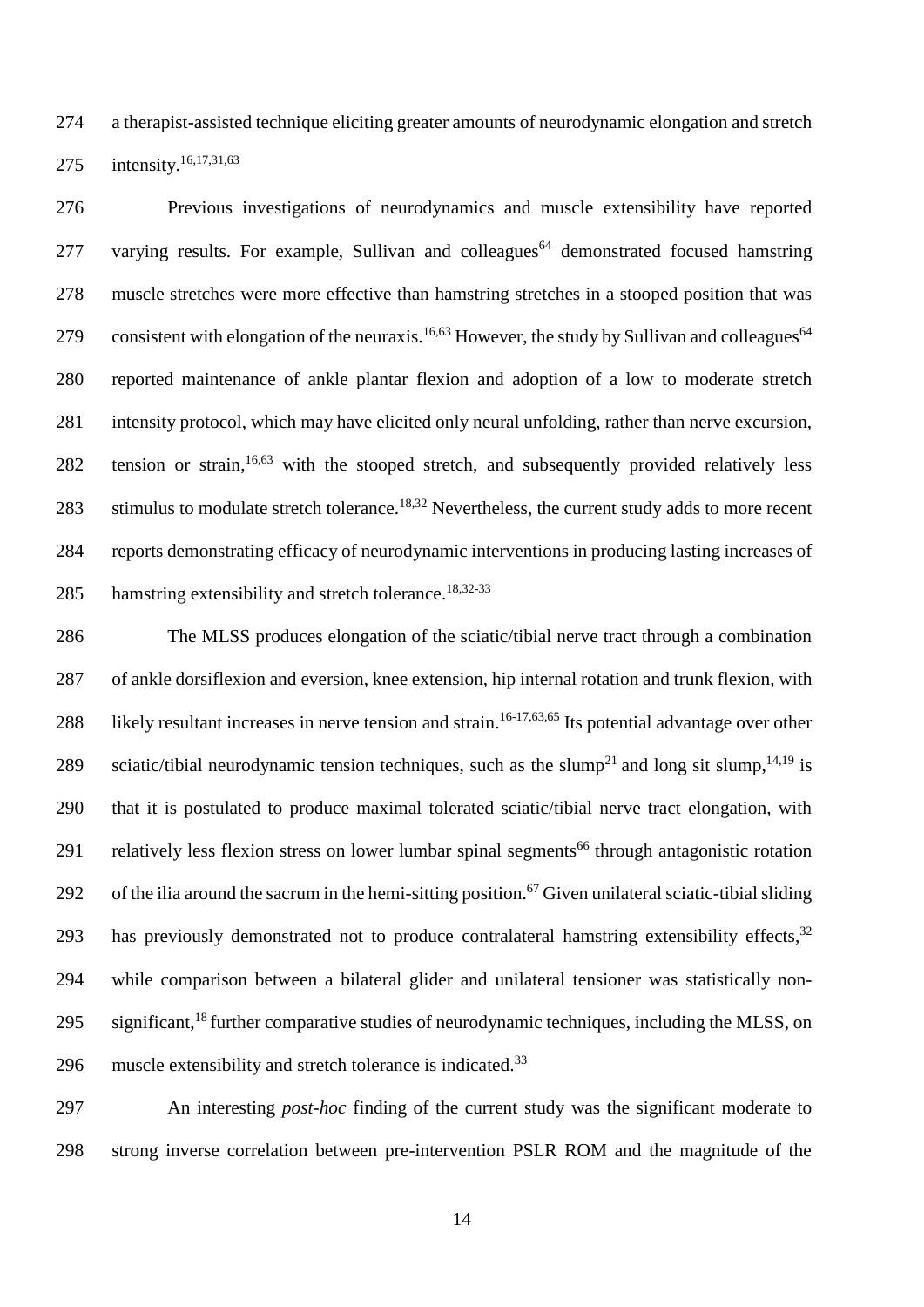299 ROM increase immediately ( $r = -0.318$ ;  $p < 0.05$ ) and one hour ( $r = -0.526$ ;  $p < 0.001$ ) post intervention, suggesting a potential 'diminishing returns' effect of the MLSS with respect to 301 muscle extensibility. This is in contrast to the findings by Ayala and colleagues<sup>34</sup> who demonstrated no significant difference between subjects with and without tight hamstring tightness in response to 12 weeks of muscle stretching. Notwithstanding the large difference in total stretch time, a possible explanation of these seemingly differing results, is that the 305 stretching protocol utilised by Ayala and colleagues, through adoption of ankle dorsiflexion in two out of the four techniques, appear a combination of stretches which preferentially target muscle and neural tissue at moderate levels of stretch intensity whereas the MLSS 308 preferentially targets the neural tissue at high stretch intensity.<sup>16,28,30,63</sup> Although the PKB measures in the current study were also significantly inversely correlated to pre-intervention ROM, tight rectus-femoris was not an inclusion criterion so this effect may have been due some subjects achieving full PKB ROM.

 The specific neuronal mechanisms responsible for modulating stretch tolerance are yet to be fully elucidated. Large diameter proprioceptors have been implicated in modulating 314 stretch tolerance through spinal gating,  $24,36$  but this mechanism may not have a significant 315 lasting effect.<sup>42-43</sup> Furthermore, as muscle spindle and golgi organ receptors are considered 316 absent outside the musculotendinous tissues,<sup>38</sup> and muscle stretching protocols have 317 previously not demonstrated lasting extra-segmental nor contralateral effects,  $24,32,36$  this suggests the effects of the MLSS were probably not modulated primarily by 319 proprioceptors.<sup>25,68,69</sup> However, this postulation is not inconsistent with the possibility that during stretching, low threshold proprioceptors and mechanoreceptors may sensitise high threshold receptors, such as mechanosensitive nociceptors, towards activation thresholds<sup>38,41,46</sup> through mechanisms such as the axon reflex and afferent convergence, as well as non-323 specificity of peripheral afferent neuropeptides to fibre type.<sup>45,47</sup> Conditioned learning and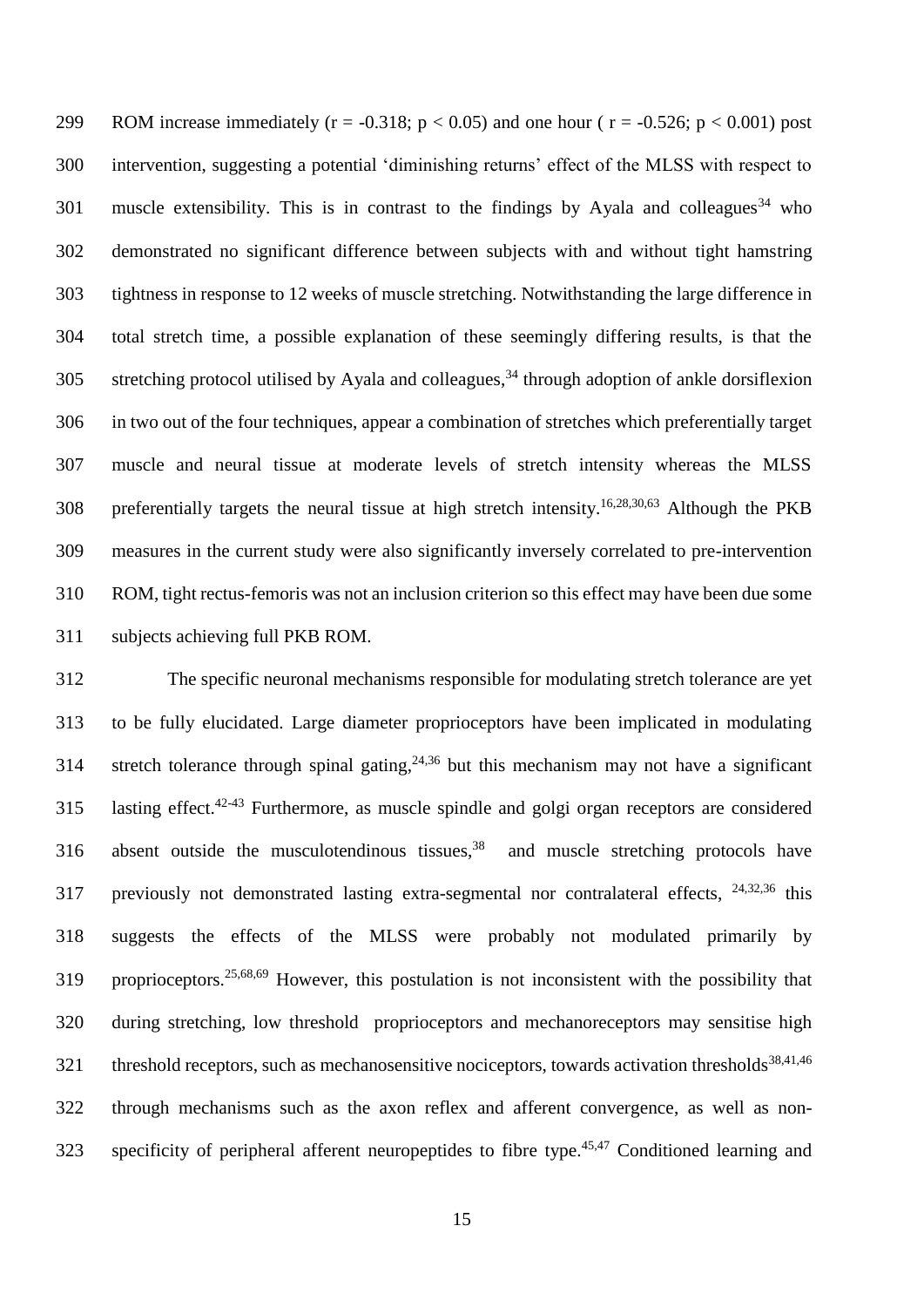increased activation of the DNIS have also previously been implicated in increases of muscle 325 stretch tolerance, and is not inconsistent with the results the current study. Compared to previous muscle stretching research, the relatively higher levels of neurodynamic tension and stretch intensity with MLSS intervention may have acted as a stronger neural stimulus for subjects' learning to tolerate muscle stretch, which could explain the novel extra-segmental and contralateral effects. A future study utilising the MLSS which includes a muscle extensibility and stretch tolerance outcome measure proximal to the lumbar and lumbosacral plexus may provide further insights into the role of conditioned learning and DNIS activation, versus more local neuronal signalling at the spinal level, but fully elucidating these mechanisms may require corroboration with direct neurophysiological measures.

 Desensitisation of mechanosensitive nociceptors has previously been implicated in modulation of muscle stretch tolerance and is also consistent with the results of the current 336 study.<sup>24,36</sup> The extra-segmental and contralateral effects induced by the MLSS are also consonant with the proposition that increased stretch tolerance may be a form of nociceptive 338 LTD,  $43,55$  akin to sensitisation as a form of LTP,  $42,44,53$  through recruitment of latent neuronal 339 circuits.<sup>48,51,54</sup> Interestingly, A-delta but not A-beta afferent stimulation has been demonstrated to induce C-fibre LTD and de-potentiate LTP in the rat spinal dorsal horn, which provides a plausible mechanism for future investigations of stretch tolerance modulation in humans.<sup>43</sup> 

 Additionally, the sympathetic nervous system (SNS) and autonomic balance may also have a significant role in modulating stretch tolerance as sympathetic efferent and afferent fibres are considered to constitute a substantial proportion of lower limb peripheral nerve<sup>70-72</sup> and co-utilise noradrenaline and substance P, which are strongly implicated in nociceptor 346 sensitivity and neuronal recruitment.<sup>38,42,48,53,73</sup> Moreover, SNS tracts possess complex anatomical and physiological configurations including multiple segments and bilateral midline crossing spinally. multi-segmental serial and parallel processing supra-spinally, and likely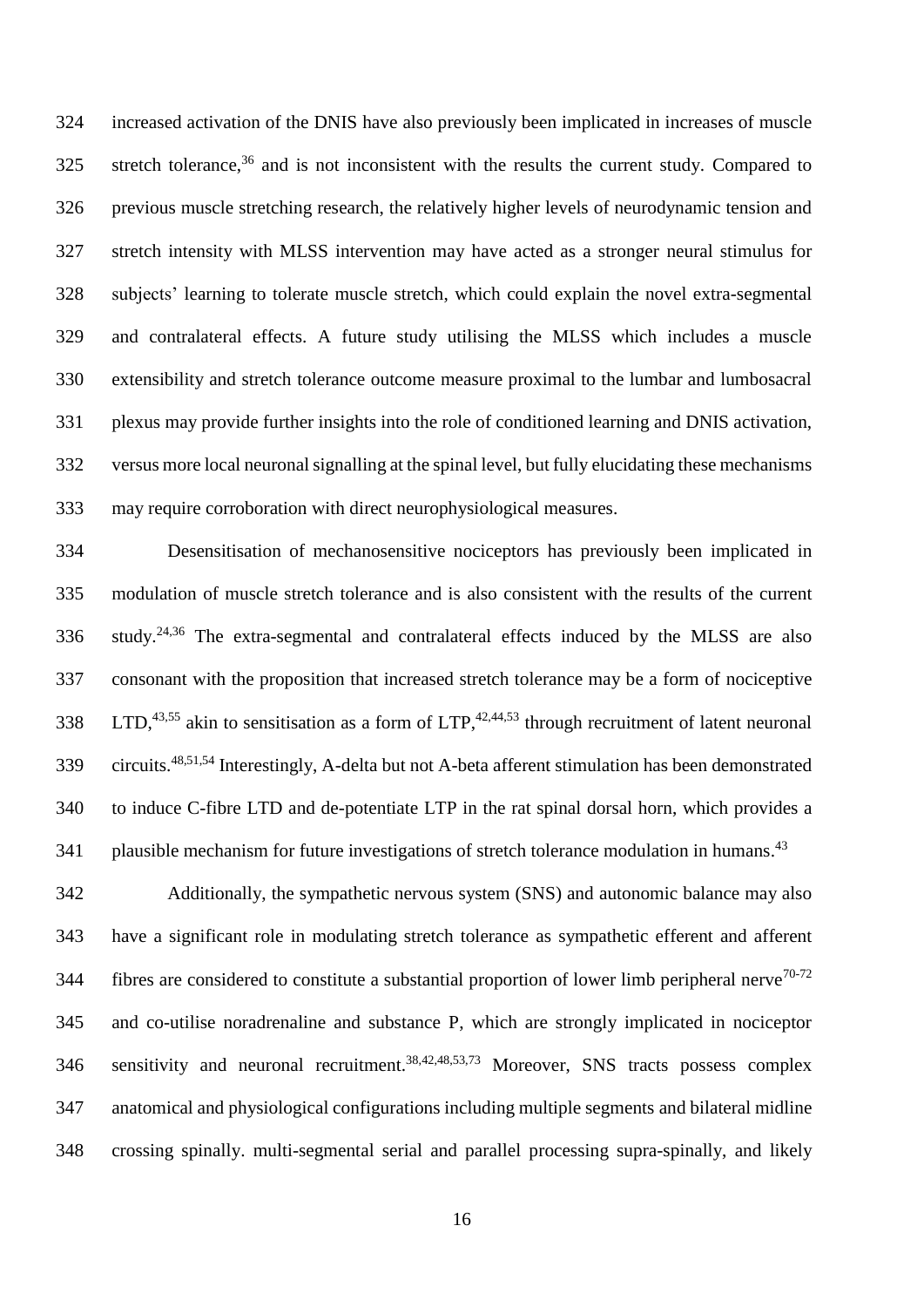349 rapid autocrine and paracrine autonomic signalling.<sup>74-77</sup> Notwithstanding the aforementioned potential role of the SNS modulating stretch tolerance through neuronal desensitisation, significantly higher SNRS ratings in session two compared to session one for most of the outcome measures could be due to autonomic modulation of stretch tolerance through 353 attenuation of 'threat' perception during stretch.<sup>78</sup> However, some contrasting findings, predominantly for the PKB data, further supports a difference between segmental and extra- segmental stretch tolerance modulation, but the potential of type 2 error, due to small sample sizes, should also be considered. Moreover, given modulation of autonomic balance is a 357 primary mechanism proposed to underlie yoga efficacy<sup>79</sup> and the likely overlap between yoga 358 postures and neurodynamic tension positions,<sup>80</sup> further investigation of the role of the autonomic nervous system and its role in muscle extensibility, neurodynamics and HSI, is 360 warranted.<sup>81</sup>

 There were several limitations to the current study. Although there is in-vivo evidence demonstrating validity in administering targeted nerve excursion and strain through 363 neurodynamics,<sup>16,82</sup> there is an absence of studies which demonstrate differentiation between muscle and nerve biomechanics with neurodynamic intervention, obviating a need for further 365 research to improve content and construct validity.<sup>83</sup> Another major limitation of the current study, due to resource limitations at MSc study level, was that all measurements and intervention were performed by the same experienced musculoskeletal physiotherapist, raising 368 the internal bias of the study.<sup>84</sup> Therefore verification of the study's results in a single blinded RCT is indicated. Another limitation was that the PKB procedure utilised has not been validated for rectus-femoris muscle extensibility, despite common clinical utilisation. Nevertheless, the high consonance between mean PKB ROM and SNRS changes suggests high measurement error was probably not a significant factor. Given the PKB procedure is simple and efficient for a single examiner, future investigation of its validity is warranted. An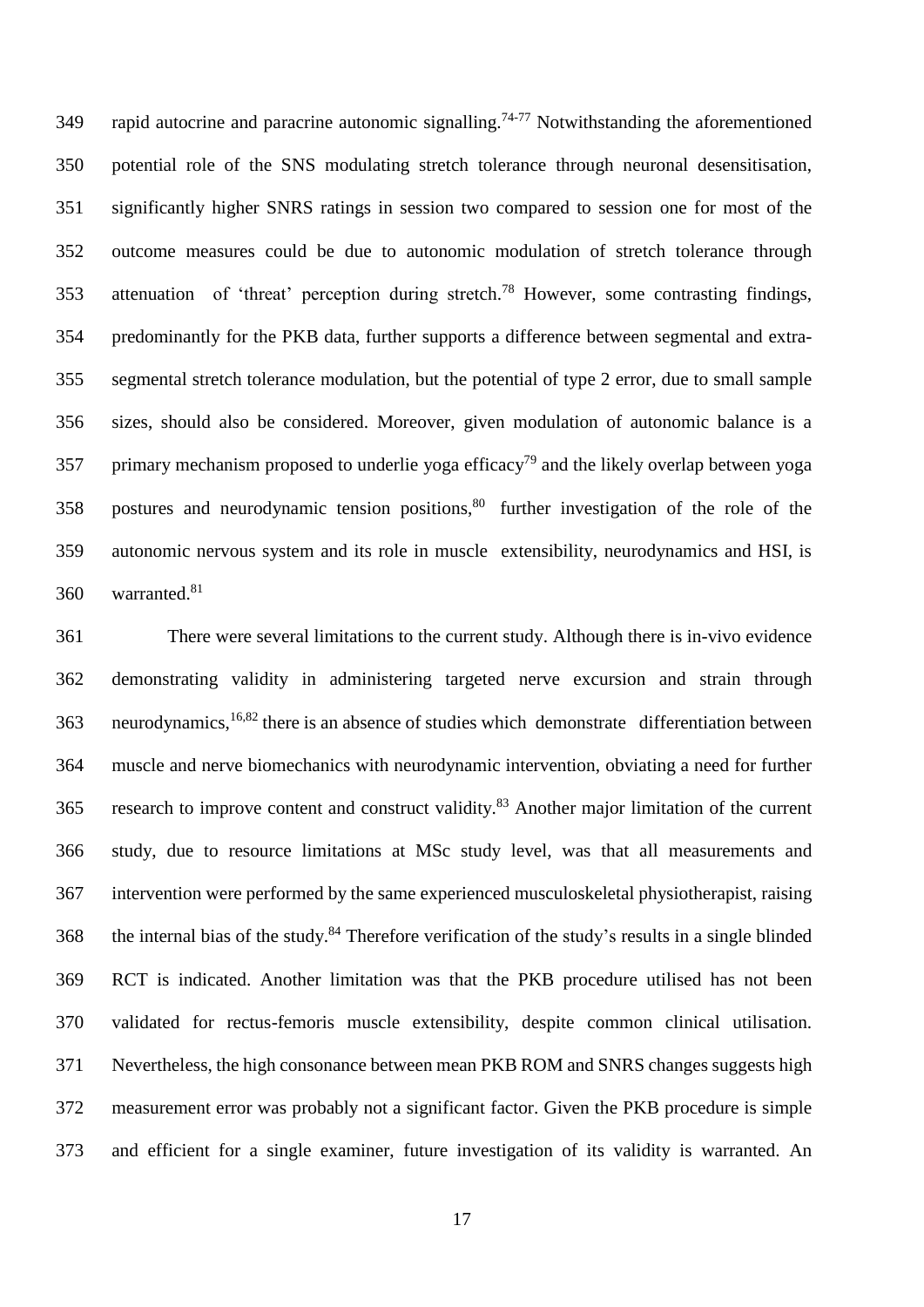additional potential source of bias was not testing SNRS Com measures when post intervention ROM was less than pre-intervention, which avoided moving the limb beyond the maximally tolerated point. However, this only occurred with PSLR measures in one subject in the first intervention session, and with several PKB measures in subjects who had full PKB ROM, and is not considered to have significantly affected the results. Lastly, the study was limited to healthy and active adults with clinically tight hamstrings recruited from a university population, resulting in a relatively young and robust sample. Notwithstanding due care required in applying neurodynamic tension techniques in less robust populations, investigation of the effects of the MLSS in a slightly older sample, or those with past HSI, is indicated.<sup>16</sup> 

#### **CONCLUSIONS**

 Application of a novel sciatic-tibial neurodynamic tension technique, the MLSS, produced significant and lasting segmental, extra-segmental and contralateral increases of muscle extensibility and stretch tolerance in a healthy, active sample with clinically tight hamstrings. Additional studies are indicated to verify the findings and further investigate potential MLSS effects in different samples.

#### **REFERENCES**

 1. Ekstrand J, Hagglund M, Walden M. Injury incidence and injury patterns in professional football: the UEFA injury study. *Br J Sports Med*. 2011; 45: 553-558. <http://dx.doi.org/10.1136/bjsm.2009.060582>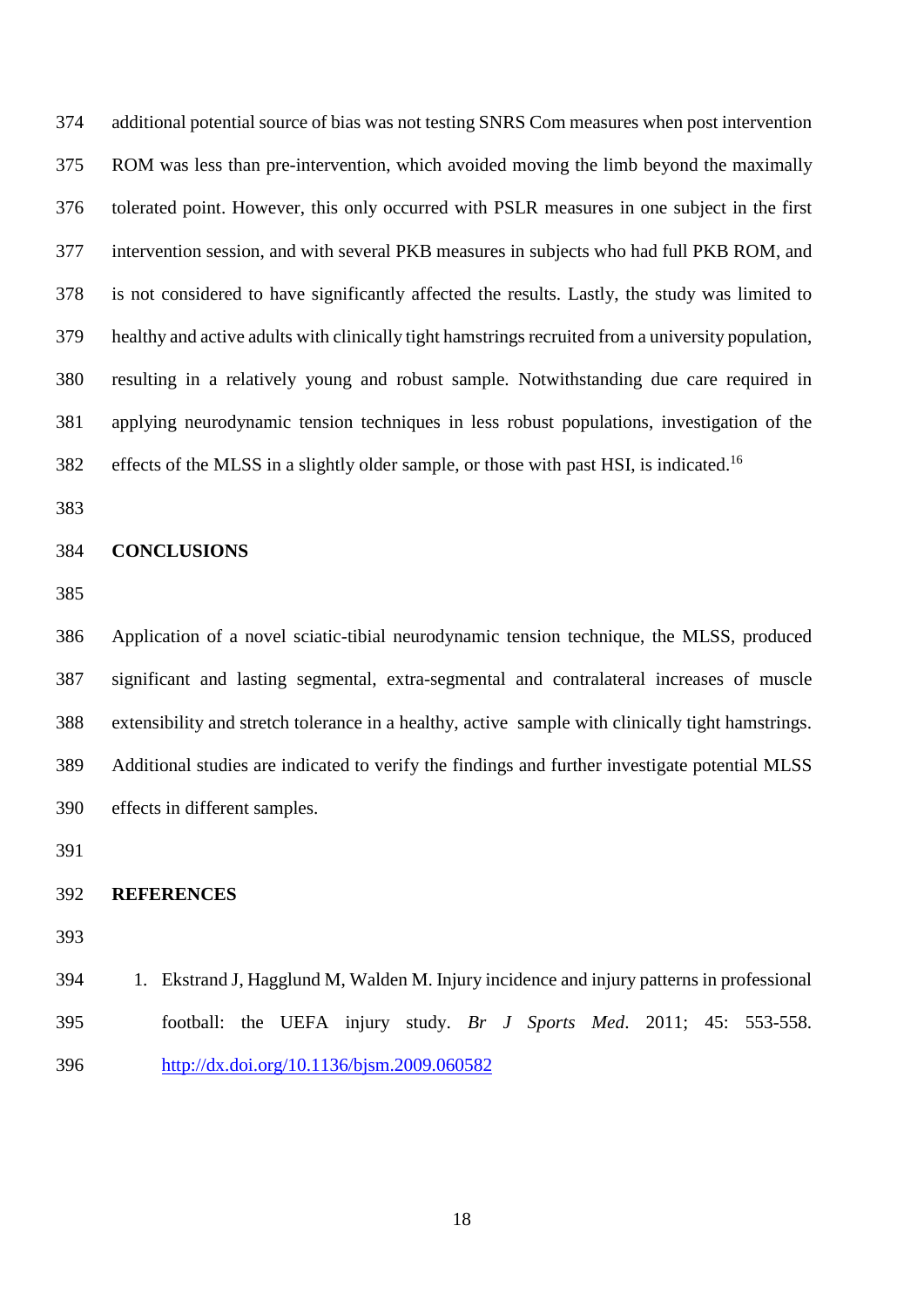- 2. Maniar N, Shield AJ, Williams MD, Timmins RG, Opar DA. Hamstring strength and flexibility after hamstring strain injury: a systematic review and meta-analysis. *Br J Sports Med*. 2016; 50: 909–920. http://dx.doi.org/10.1136/bjsports-2015-095311
- 3. Orchard JW, Seward H, Orchard JJ. Results of 2 decades of injury surveillance and public release of data in the Australian Football League. *Am J Sports Med*. 2013; 41:
- 734-741. <http://dx.doi.org/10.1177/0363546513476270>
- 4. de Visser HM, Reijman M, Heijboer MP, Bos PK. Risk factors of recurrent hamstring injuries: a systematic review. *Br J Sports Med*. 2012; 46:124–130. http://dx.doi.org/10.1136/bjsports-2011-090317
- 5. Brukner P., 2015. Hamstring injuries: prevention and treatment-an update. *Br J Sports Med.* 2015; 49:1241-1244. http://dx.doi.org/10.1136/bjsports-2014-094427
- 6. Freckleton G, Pizzari T. Risk factors for hamstring muscle strain injury in sport: a systematic review and meta-analysis. *Br J Sports Med*. 2013; 47: 351-358. http://dx.doi.org/10.1136/bjsports-2011-090664
- 7. Van Beijsterveldt A, Van der Port I, Vereijken A, Backx F., 2013. Risk factors for
- hamstring injuries in male soccer players: A systematic review of prospective studies.
- *Scand J Med Sci Sports*. 2013; 23: 253-262. [http://dx.doi.org/10.1111/j.1600-](http://dx.doi.org/10.1111/j.1600-0838.2012.01487) [0838.2012.01487](http://dx.doi.org/10.1111/j.1600-0838.2012.01487)
- 8. Lempianen L, Banke IJ, Johansson K, Brucker PU, Sarimo J, Orava S, Imhoff AB. Clinical principles in the management of hamstring injuries. *Knee Surg Sports*
- *Traumatol Arthrosc*. 2015; 23:2449–2456. http://dx.doi.org/10.1007/s00167-014-2912
- 9. Meeuwisse W, Tyreman H, Hagel B, Emery, C. A dynamic model of etiology in sport
- injury: The recursive nature of risk and causation. *Clin J Sports Med*. 2007; 17: 215-
- 219.<http://dx.doi.org/10.1097/jsm.0b013e3180592a48>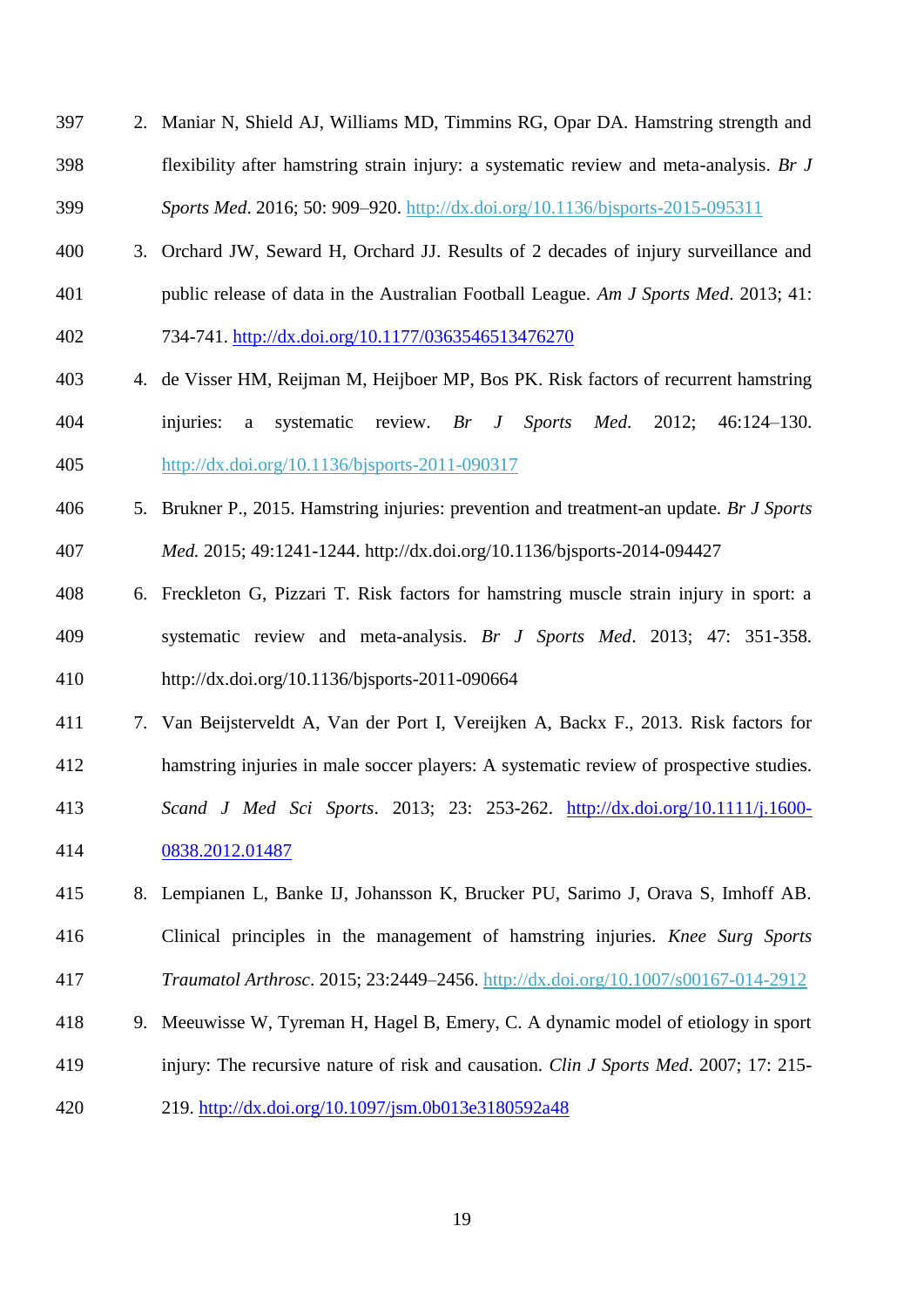| 421 | 10. Bahr H, Holme I. Risk factors for sports injuries $-$ a methodological approach. Br J  |
|-----|--------------------------------------------------------------------------------------------|
| 422 | Sports Med. 2003; 37: 384-392. http://dx.doi.org/10.1136/bjsm.37.5.384                     |
| 423 | 11. Askling C, Malliaropoulos N, Karlsson J. High-speed running type or stretching-type    |
| 424 | of hamstring injuries makes a difference to treatment and prognosis. Br J Sports Med.      |
| 425 | 2012; 46: 86-87. http://dx.doi.org/10.1136/bjsports-2011-090534                            |
| 426 | 12. Askling C, Tengvar M, Thorstennsson A. Acute hamstring injuries in Swedish elite       |
| 427 | football: a prospective randomised controlled clinical trial comparing two rehabilitation  |
| 428 | protocols. Br J Sports Med. 2013; 47: 953-959. http://dx.doi.org/10.1136/bjsports-2013-    |
| 429 | 092165                                                                                     |
| 430 | 13. Fyfe J, Opar D, Williams M, Shield A. The role of neuromuscular inhibition in          |
| 431 | hamstring strain injury recurrence. Journal of Myography and Kinesiology. 2013; 23:        |
| 432 | 523-530. http://dx.doi.org/10.1016/j.jelekin.2012.12.006                                   |
| 433 | 14. Butler D. Mobilisation of nervous system. Singapore: Churchill Livingstone; 1991.      |
| 434 | 15. Shacklock M. Neurodynamics. Physiotherapy. 1995; 81: 9-16.                             |
| 435 | 16. Coppieters MW, Andersen S, Johansen R, Giskegjerde PR, Hoivik M, Vestre S, Nee RJ.     |
| 436 | Excursion of the sciatic nerve during nerve mobilization exercises: An In vivo cross-      |
| 437 | sectional study using dynamic ultrasound imaging. J Orthop Sports Phys Ther. 2016;         |
| 438 | 45: 731-737. http://dx.doi.org/10.2519/jospt.2015.5743                                     |
| 439 | 17. McHugh M, Johnson C, Morrison R. The role of neural tension in hamstring flexibility.  |
| 440 | Scand J Med Sci Sports. 2013; 22: 164-169. http://dx.doi.org/10.1111/j.1600-               |
| 441 | 0838.2010.01180                                                                            |
| 442 | 18. Sharma S, Balthillaya G, Rao R, Mani R. Short term effectiveness of neural sliders and |
| 443 | neural tensioners as an adjunct to static stretching of hamstrings on knee extension angle |
| 444 | in healthy individuals: A randomized controlled trial. Physical Therapy in Sport. 2016;    |
| 445 | 17: 30-37. http://dx.doi.org/10.1016/j.ptsp.2015.03.003                                    |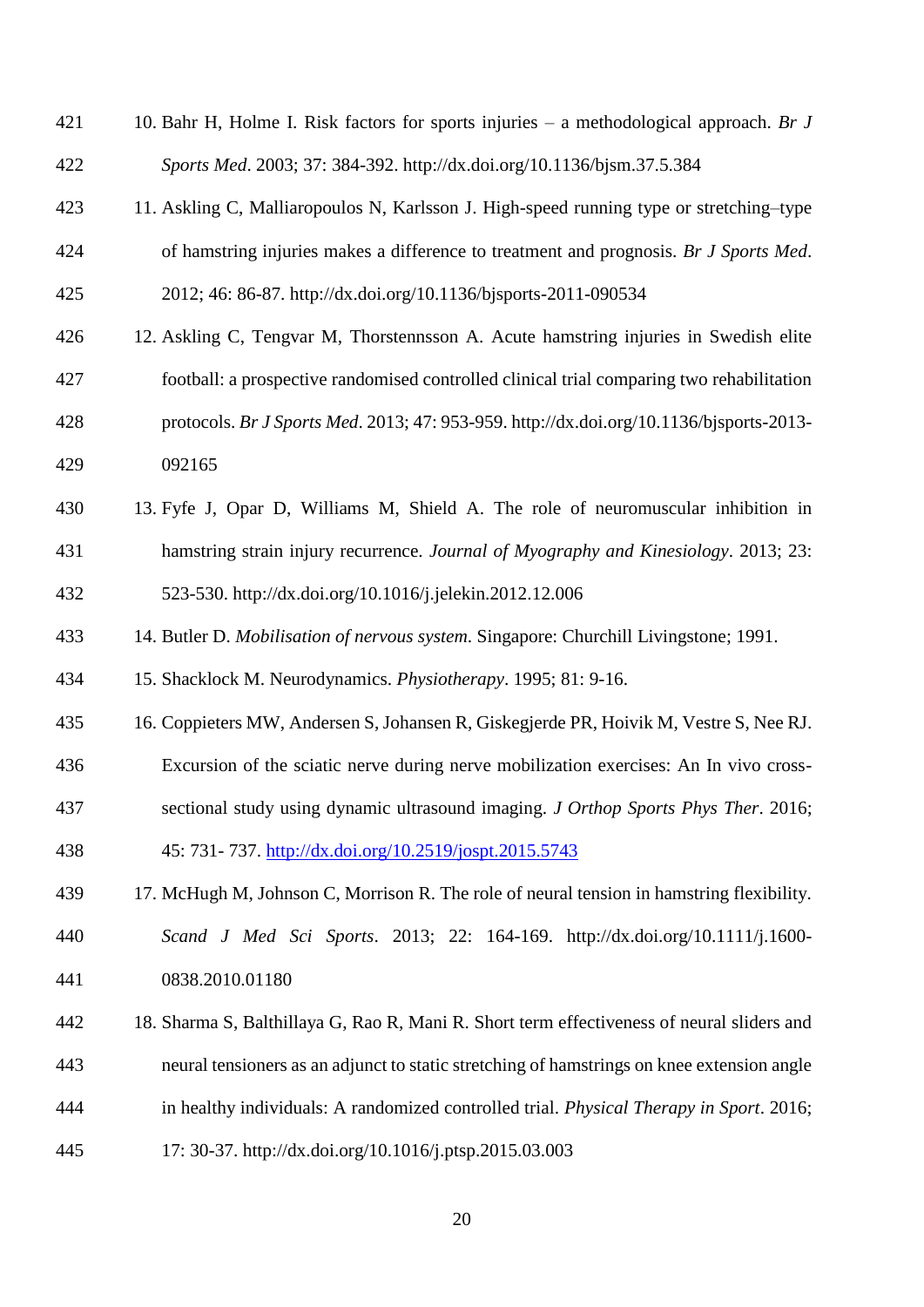- 19. Kornberg C, Lew P. The effect of stretching neural structures on grade 1 hamstring injuries. *J Orthop Sports Phys Ther*. 1998; 10: 481-487. http://dx.doi.org/10.2519/jospt.1989.10.12.481
- 20. Turl S, George K. Adverse neural tension: A Factor in repetitive hamstring strain? *J Orthop Sports Phys Ther*. 1998; 27: 16-21. <http://dx.doi.org/10.2519/jospt.1998.27.1.16>
- 21. Maitland G. The slump test: Examination and treatment. *Australian Journal of Physiotherapy*. 1985; 31: 215-219. http://dx.doi.org/10.1016/s0004-9514(14)60634-6
- 22. Gibbs N, Cross T, Cameron M, Houang, M. The accuracy of MRI in predicting recovery and recurrence of acute grade 1 hamstring muscle strains within the same season in Australian Rules football players. *J Med Sci Sport*, 2004; 7: 248-258. http://dx.doi.org/10.1016/s1440-2440(04)80016-1
- 23. Gajdosik R. Passive extensibility of skeletal muscle: review of the literature with clinical implications. *Clinical Biomechanics*. 2001; 16: 87-101. http://dx.doi.org/10.1016/s0268-0033(00)00061-9
- 24. Magnusson P, Simonsen E, Aagaard P, Sorensen H, Kjaer M. A mechanism for altered flexibility to human skeletal muscle. *J Physiol*. 1996; 497: 291-298. http://dx.doi.org/10.1113/jphysiol.1996.sp021768
- 25. Weppler C, Magnusson S. Increasing muscle extensibility: A matter of increasing length or modifying sensation*. Phys Ther.* 2010; 90: 438-449. http://dx.doi.org/10.2522/ptj.20090012
- 26. Magnusson S, Simonsen E, Aagaard P, Kjaer M. Biomechanical responses to repeated muscle stretches in human hamstring muscle in-vivo. *Am J Sports Med*. 1996; 24:
- 622:628. http://dx.doi.org/10.1177/036354659602400510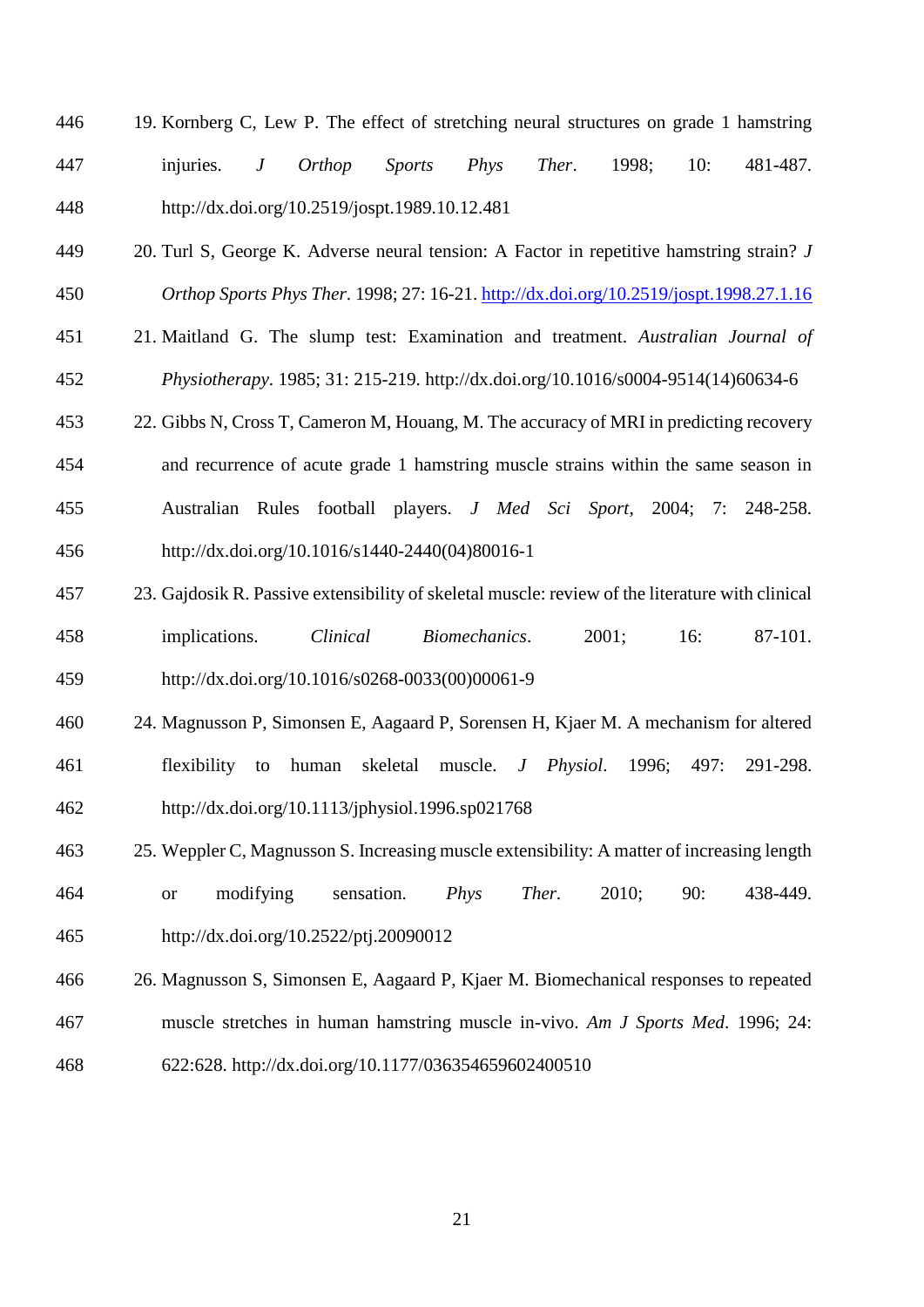- 27. Ayala F, Sainz de Baranda P. Effect of 3 different active stretch durations on hip flexion range of motion. *Journal of Strength and Conditioning Research*. 2010; 24: 430-436. http://dx.doi.org/10.1519/jsc.0b013e3181c0674f
- 28. Cipriani D, Terry M, Haines M, Tabibnia A, Lyssanova O. Effect of stretch frequency
- and sex on the rate of gain and rate of loss in muscle flexibility during a hamstring-
- stretching program: A randomised single-blind longitudinal study. *Journal of Strength*
- *and Conditioning Research*. 2012; 26: 2119-2129. http://dx.doi.org/10.1519/jsc.0b013e31823b862a
- 29. Sainz de Baranda, F., Ayala, P. Chronic flexibility improvements after 12 week of stretching program utilising the ACSM recommendations: Hamstring flexibility. *Int J Sports Med*. 2010; 38: 389-396. http://dx.doi.org/10.1055/s-0030-1249082
- 30. Apostolopoulos N, Metsios GS, Flouris AD, Koutedakis Y, Wyon MA. The relevance of stretch intensity and position—a systematic review. *Fronteirs in Psychology*. 2016;

6: 1-25. http://dx.doi.org/10.3389/fpsyg.2015.01128

- 31. McHugh M, Tallent J, Johnson C. The role of neural tension in stretch-induced strength loss. *Journal of Strength and Conditioning Research*. 2013; 27:1327-1332. http://dx.doi.org/10.1519/jsc.0b013e31828a1e73
- 32. Castellote-Caballero Y, Valenza M., Martin-Martin L, Cabrera-Martos I, Puentedura E, Fernandez-de-las-Penas C. 2013. Effects of a neurodynamic sliding technique on hamstring flexibility in healthy male soccer players: A pilot study. *Physical Therapy in*
- *Sport*. 2013; 14:156-162. http://dx.doi.org/10.1016/j.ptsp.2012.07.004
- 33. Webright W, Randolph B, Perrin D. Comparison of non-ballistic active knee extension
- in neural slump position and static stretch techniques on hamstring flexibility. *J Orthop*
- *Sports Phys Ther*. 1997; 28: 7-13. http://dx.doi.org/10.2519/jospt.1997.26.1.7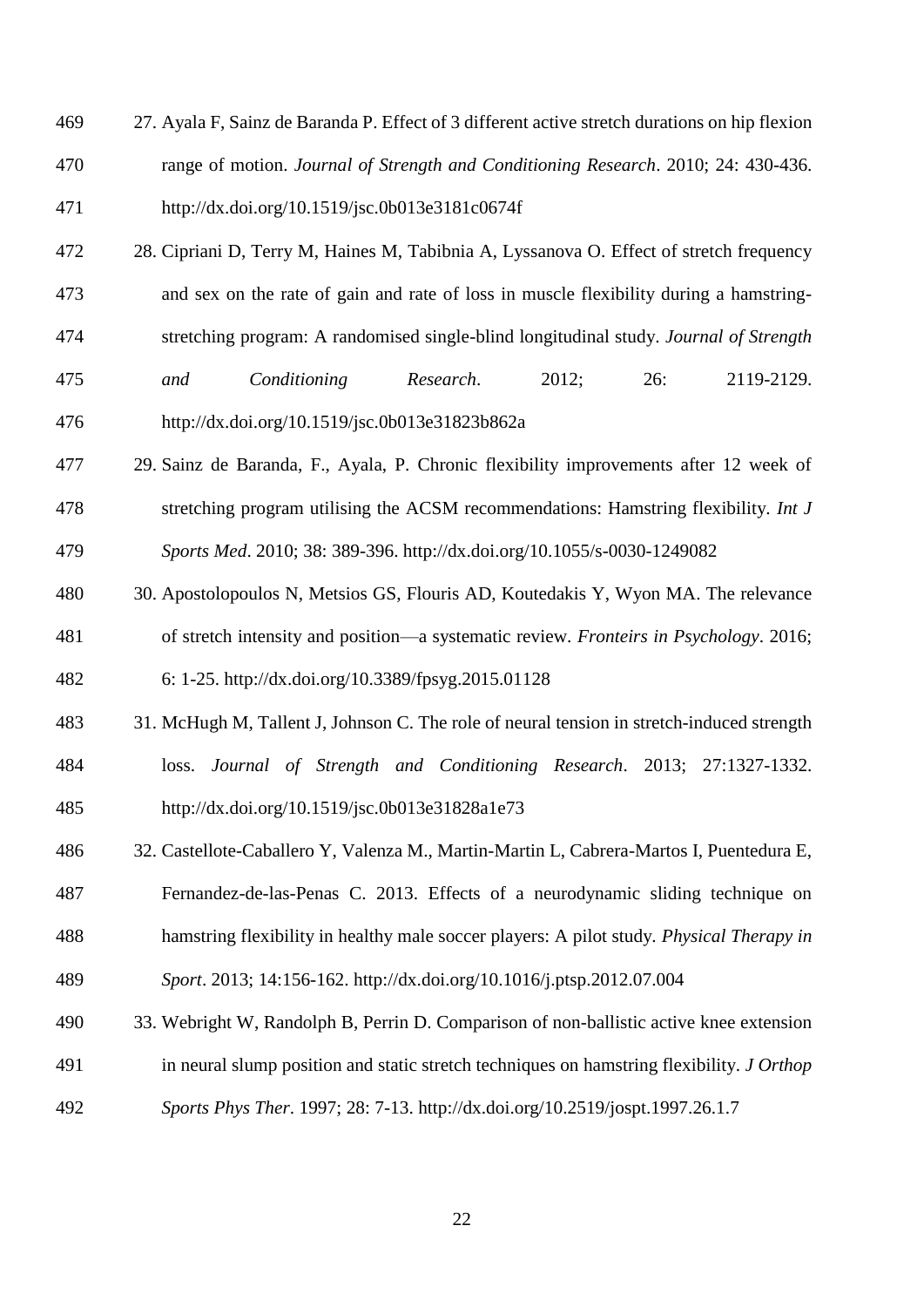- 34. Ayala F, Sainz de Baranda P, De Ste Croix M, Santonja F. Comparison of active stretching technique in males with normal and limited hamstring flexibility. *Physical Therapy in Sport*. 2013; 14: 98-104. http://dx.doi.org/10.1016/j.ptsp.2012.03.013
- 35. De Coster L, Cleland J, Altier IC, Russell P. The effects of hamstring stretching on range
- of motion: A systematic literature review. *J Orthop Sports Phys Ther*. 2005; 35: 377- 387. http://dx.doi.org/10.2519/jospt.2005.35.6.377
- 36. Law RYW, Harvey LH, Michael KN, Tonkin L, De Sousa M, Finniss DG. Stretch exercises increase tolerance to stretch in patients with chronic musculoskeletal pain: A randomized controlled trial. *Phys Ther*. 2009; 89: 1016-1026. http://dx.doi.org/10.2522/ptj.20090056
- 37. Khalsa P, Weiquing G. Encoding of tensile stress and strain during stretch by muscle mechano-nociceptors. *Muscle & Nerve.* 2004; 30: 216-224. http://dx.doi.org/10.1002/mus.20096
- 38. Mense S. Functional anatomy of muscle: Muscle, nociceptors, and afferent fibers. In: Mense, S & Gerwin, R, eds. *Muscle Pain: Understanding the Mechanisms*. Berlin:
- Springer-Verlag; 2010: 17-48. http://dx.doi.org/10.1007/978-3-540-85021-2\_2
- 39. Yarnitsky D. Low threshold nociceptors: A challenge to sensory physiology. *Pain*. 2008; 135: 5-6. http://dx.doi.org/10.1016/j.pain.2007.12.012
- 40. McNair P, Portero P. Using isokinetic dynamometers for measurements associated with tissue extensibility. *Isokinetics and Exercise Science*. 2005; 13: 53-56.
- 41. Marchettini P. Muscle Pain: Animal and human experimental and clinical studies. *Muscle & Nerve.* 1993; 16: 1033-1039. <http://dx.doi.org/10.1002/mus.880161006>
- 42. Liu XG, Sandkuhler J. Characterization of long-term potentiation of C-fiber-evoked
- potentials in spinal dorsal horn of adult rat: Essential role of NK1 and NK2 receptors. *J.*
- *Neurophysiol*. 1997; 78:1973-1982.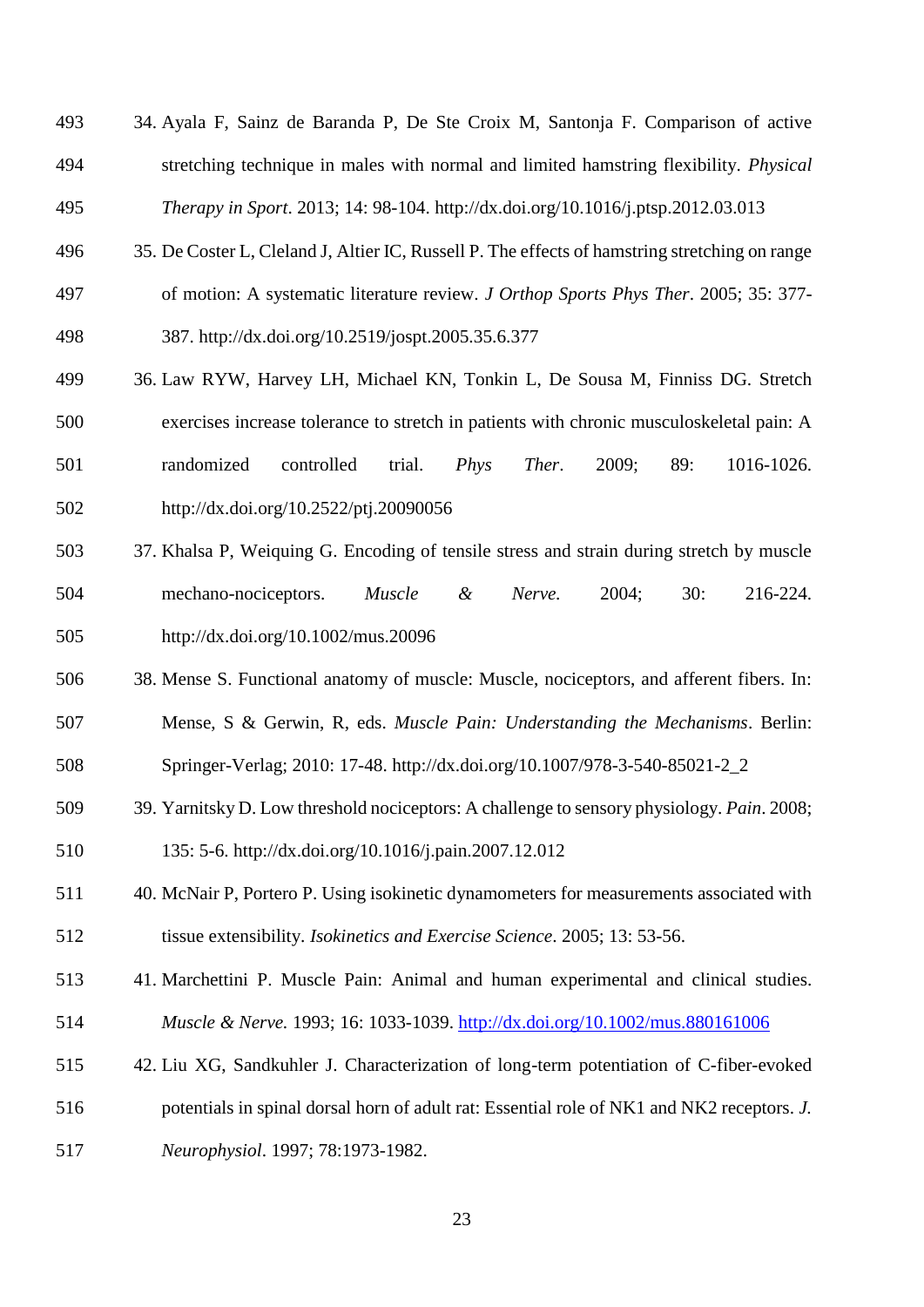| 518 | 43. Liu XG, Morton CR, Azkue JJ, Zimmermann M, Sandkuhler J. Long term depression                |
|-----|--------------------------------------------------------------------------------------------------|
| 519 | of C-fibre evoked spinal field potentials by stimulation of primary afferent $A\delta$ fibres in |
| 520 | the adult rat. Eur J Neurosci, 1998; 10: 3069-3075. http://dx.doi.org/10.1046/j.1460-            |
| 521 | 9568.1998.00310                                                                                  |

- 44. Mense S. Central nervous mechanisms of muscle pain: Ascending pathways, central sensitisation, and pain- modulating systems. In: Mense, S & Gerwin, R, eds. *Muscle Pain: Understanding the Mechanisms*. Berlin: Springer-Verlag; 2010:105-176. [http://dx.doi.org/10.1007/978-3-540-85021-2\\_4](http://dx.doi.org/10.1007/978-3-540-85021-2_4)
- 45. Mense, S. Peripheral mechanisms of muscle pain: Response behaviour of muscle nociceptors and factors eliciting local muscle pain. In: Mense, S & Gerwin, R, eds. *Muscle Pain: Understanding the Mechanisms.* Berlin: Springer-Verlag; 2010: 49-104. http://dx.doi.org/10.1007/978-3-540-85021-2\_3
- 46. Leah J, Snow P. Neuropeptides in physiologically identified mammalian sensory neurons. *Neurosci Lett*. 1985; 56: 257-263. http://dx.doi.org/10.1016/0304- 3959(87)90129-1
- 47. Reinert A, Kaske A, Mense S. Inflammation-induced increase in the density of neuropeptide-immunoreactive nerve endings in rat skeletal muscle. *Exp Brain Res*. 1998; 121: 174-180. http://dx.doi.org/10.1007/s002210050449
- 48. Cheng C, Cheng J, Chena C, Rauc R, Changa Y, Tsaura M. Nerve growth factor– induced synapse-like structures in contralateral sensory ganglia contribute to chronic mirror-image pain. *Pain*. 2016; 156: 2295-2309 http://dx.doi.org/10.1097/j.pain.0000000000000280.
- 49. Groen G, Baljet B, Drukker J. The innervation of the spinal dura mater: Anatomy and clinical implications. *Acta Neurochir*. 1988; 92: 39-46. http://dx.doi.org/10.1007/bf01401971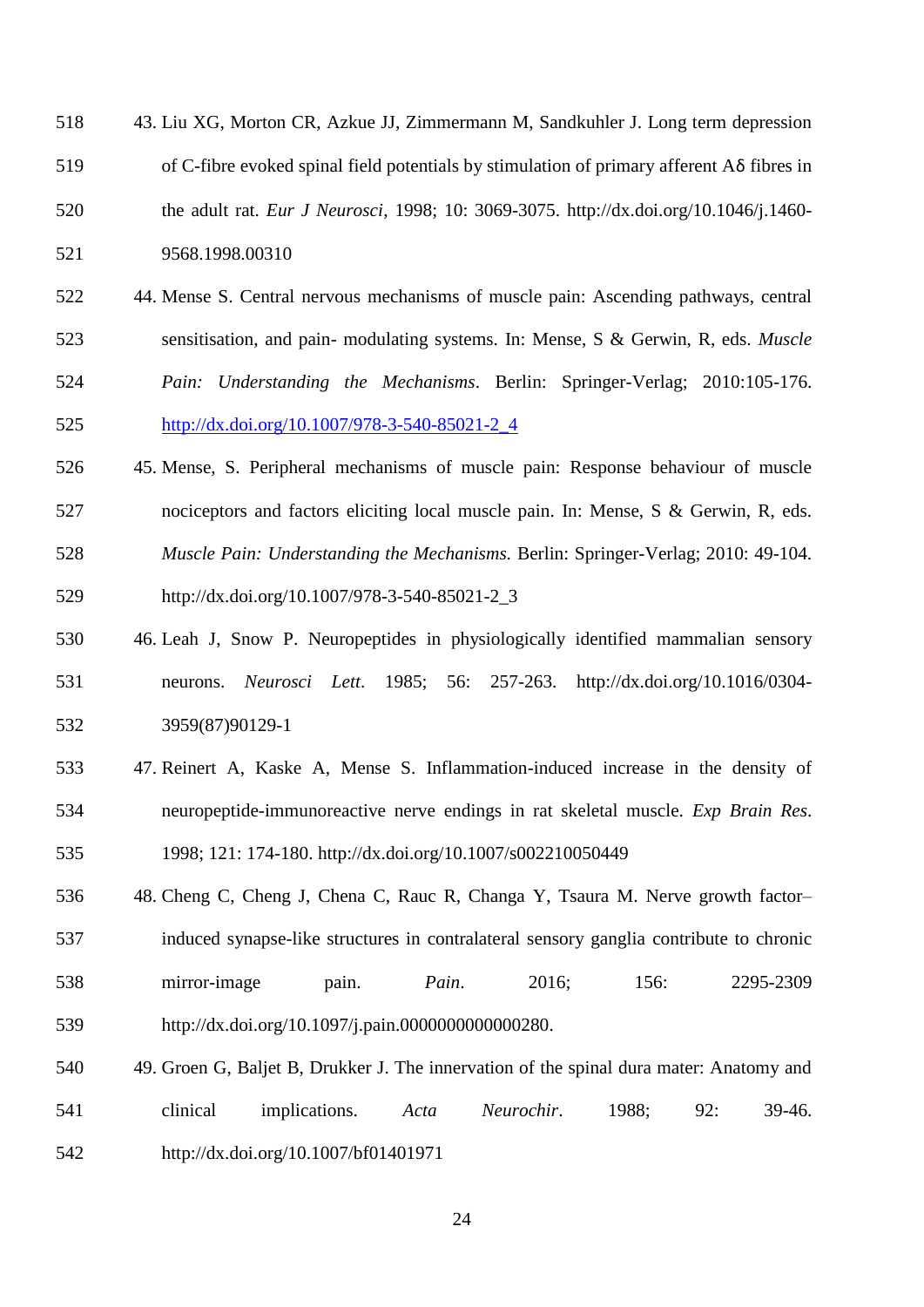- 50. Jinkins J. The anatomic and physiologic basis of local, referred and radiating lumbosacral pain syndromes related to disease of the spine. *J Neuroradiol*. 2003; 31:163-80. http://dx.doi.org/10.1016/s0150-9861(04)96988
- 51. Li P. Zhuo M. Silent glutamatergic synapses and nociception in mammalian spinal cord. *Nature*. 1998; 393: 695-698.
- 52. Mense S. The pathogenesis of muscle pain. *Current Pain and Headache Reports*. 2003; 419–425. http://dx.doi.org/10.1007/s11916-003-0057-6
- 53. Liu X, Zhou L. Long-term potentiation at spinal C-fiber synapses: A target for pathological pain. *Curr Pharm Des*. 2015; 21:1-11.
- 54. Raymond C. LTP forms 1, 2 and 3: Different mechanisms for the 'long' in long-term potentiation. *Trends Neurosci*. 2007; 30: 67-175. http://dx.doi.org/10.1016/j.tins.2007.01.007
- 55. Malenka R, Bear M. LTP and LTD: An embarrassment of riches. *Neuron*. 2004; 44: 5- 21.
- 56. Mokin M, Zheng Z, Keifer J. Conversion of silent synapses into the active pool by
- selective GluR1-3 and GluR4 AMPAR trafficking during in vitro classical conditioning.
- *J Neurophysiol*. 2007; 98: 1278–1286. <http://dx.doi.org/10.1152/jn.00212.2007>
- 57. Bjorkland M, Hamberg J, Crenshaw A. Sensory adaptations after a 2-week stretching regimen of the rectus femoris muscle. *Arch Phys Med Rehabil*. 2001; 82: 1245-1250.
- <http://dx.doi.org/10.1053/apmr.2001.24224>
- 58. Boyd B. Measurement properties of a hand-held inclinometer during straight leg raise neurodynamic testing. *Physiotherapy*. 2012; 98: 174-179. <http://dx.doi.org/10.1016/j.physio.2011.04.352>
- 59. Briggs KK, Steadman JR, Hay CJ, Hines, CL. Lysholm Score and Tegner Activity Level in individuals with normal knees. *Am J Sports Med*. 2009; 37: 898-901.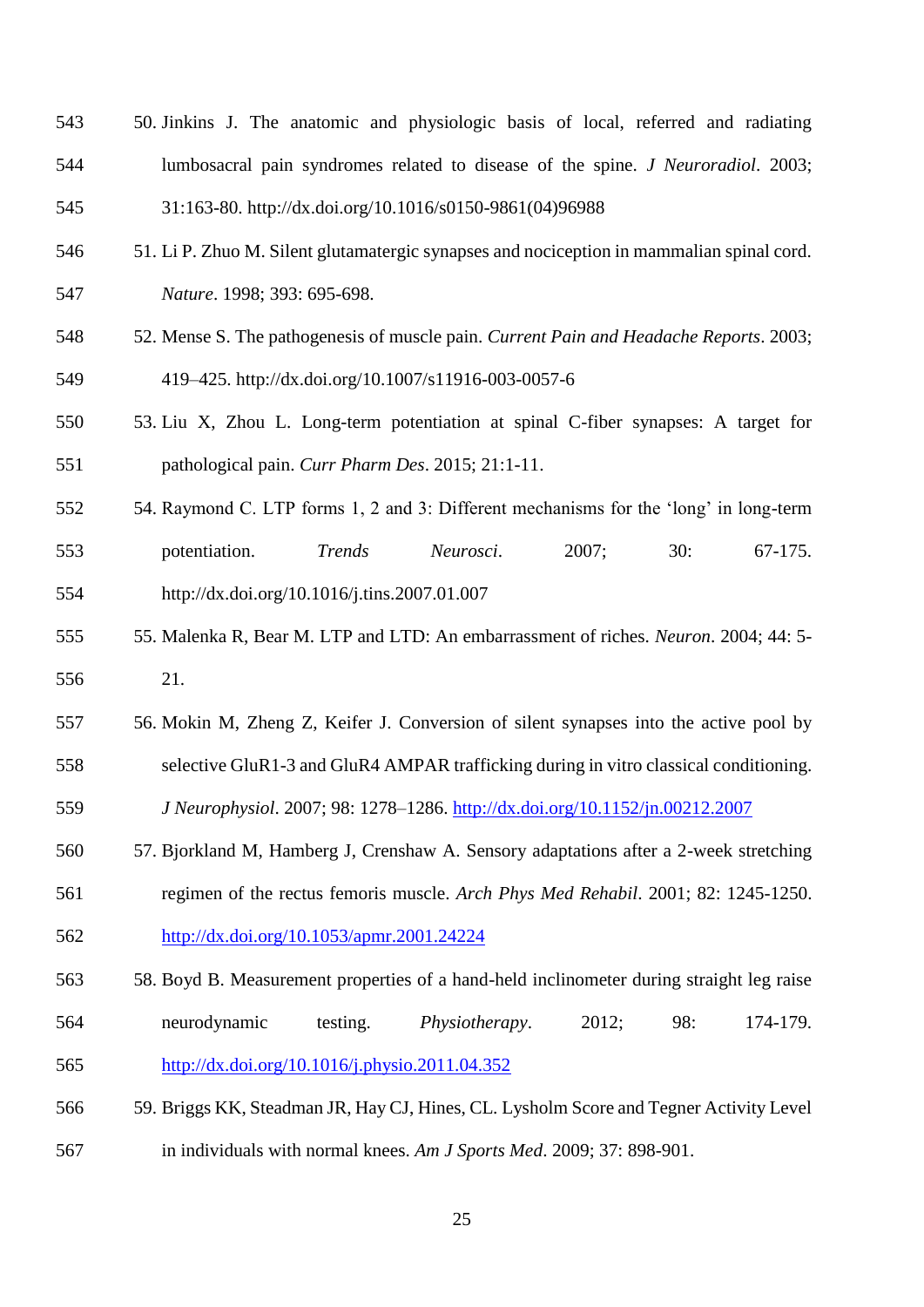- 60. Gajdosik R, Giuliani C, Bohannon R. Passive compliance and length of the hamstring muscles of healthy men and women. *Clinical Biomechanics*. 1990; 5: 23-29. [http://dx.doi.org/10.1016/0268-0033\(90\)90028-5](http://dx.doi.org/10.1016/0268-0033(90)90028-5)
- 61. Youdas J, Krause D, Hollman J, Harmsen W, Laskowski E. The influence of gender and age on hamstring muscle length in healthy adults. *J Orthop Sports Phys Ther*. 2005; 35:
- 246-252. <http://dx.doi.org/10.2519/jospt.2005.35.4.246>
- 62. Bohannon R, Gajdosik R, Leveau B. Contribution of pelvic and lower limb motion to increase in the angle of passive straight leg raising. *Phys Ther*. 1985; 65: 474-476.
- 63. Ellis R. *Neurodynamic evaluation of the sciatic nerve during neural mobilisation:*
- *Ultrasound imaging assessment of sciatic nerve movement and the clinical implications*
- *for treatment.* Doctoral thesis. Auckland, New Zealand: Auckland University of Technology; 2012.
- 64. Sullivan M, Dejulia J, Worrell, T. Effect of pelvic position and stretching method on hamstring muscle flexibility. *Med Sci Sports Exerc*. 1992; 24:1383-1389. <http://dx.doi.org/10.1249/00005768-199212000-00012>
- 65. Ridehalgh C, Moore A, Hough A. Normative sciatic nerve excursion during a modified straight leg raise test. *Manual Therapy*. 2014;19: 59-64. <http://dx.doi.org/10.1016/j.math.2013.07.012>
- 66. Minarro P, Andujar B, Rodriguez-Garcia P, Toro E. A comparison of the spine posture amongst several sit and reach test protocols. *J Sci Med Sport*. 2007; 10: 456-462.
- <http://dx.doi.org/10.1016/j.jsams.2006.10.003>
- 67. Sturesson B, Uden A, Vleeming, A. A radiostereometric analysis of the movements of the sacroiliac joints in the reciprocal straddle position. *Spine*. 2000; 25: 214-217.
- 68. Meunier S, Pierrot-Deseilligny E, Simonetta M. Pattern of monosynaptic heteronymous
- 1a connections in the human lower limb. *Exp Brain Res*. 1993; 96: 534-544.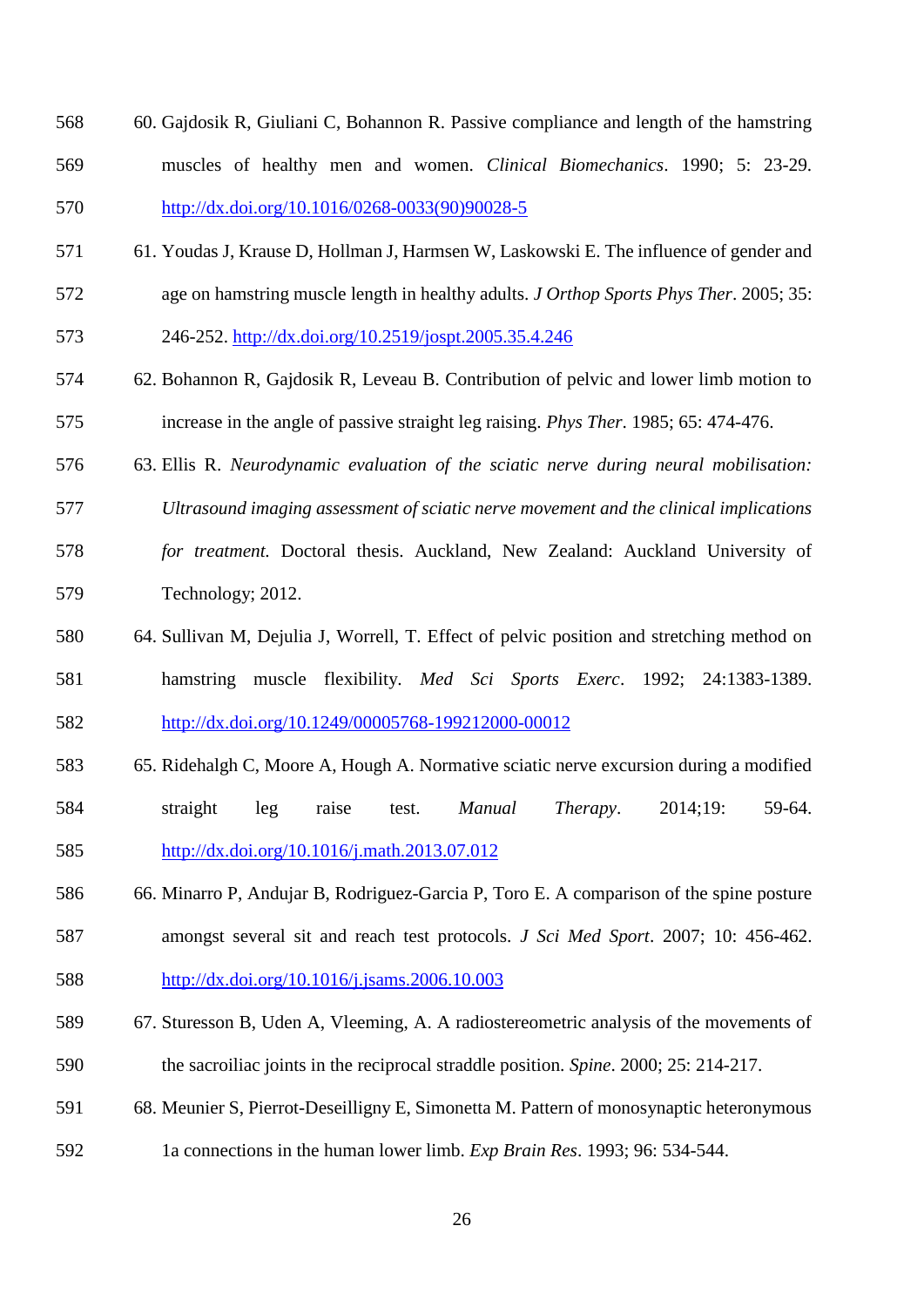- 69. Simonetta-Moreau M, Marque P, Marchand-Pauvert V, Pierrot-Deseilligny E. The pattern of human motoneurones by probable group 2 muscle afferents. *Journal of Physiology*. 1999; 517: 287-300.
- 70. Baron R, Janig W, Kolliman W. Sympathetic and afferent somata projecting in hindlimb
- nerves and the anatomical organization of the lumbar sympathetic nervous system of the
- rat. *J Compar Neurol*. 1988; 275: 460-468. <http://dx.doi.org/10.1002/cne.902750310>
- 71. McCloskey DI, Mitchel JH. Reflex cardiovascular and respiratory responses originating
- in exercising muscle. *J Physiol (Lond).* 1972; 224: 173-186. <http://dx.doi.org/10.1113/jphysiol.1972.sp009887>
- 72. Shields R. Functional anatomy of the autonomic nervous system. *J Clin Neurophysiol.*
- 1993; 10: 2-13. http://dx.doi.org/10.1097/00004691-199301000-00002
- 73. Randic M, Hecimovic H, Ryu PD. Substance P modulates glutamate-induced currents in acutely isolated rat spinal dorsal horn neurones. *Neurosci Lett*. 1990; 117: 74-80.
- [http://dx.doi.org/10.1016/0304-3940\(90\)90122-p](http://dx.doi.org/10.1016/0304-3940(90)90122-p)
- 74. Beissner F, Meissner K, Bar K, Napadow V. The autonomic brain: An activation likelihood estimation meta-analysis for central processing of autonomic function. *J*
- *Neurosci*. 2013; 33: 10503-10511. <http://dx.doi.org/10.1523/jneurosci.1103-13.2013>
- 75. Gibbins I. Functional organisation of autonomic neural pathways. *Organogenesis*. 2013;
- 9: 169-175. <http://dx.doi.org/10.4161/org.25126>
- 76. Gibbins I, Jobling P, Messenger J, Teo E, Morris J. Neuronal morphology and the
- synaptic organisation of the sympathetic ganglia. *J Auton Nerv Syst*. 2000; 81:104-109. [http://dx.doi.org/10.1016/s0165-1838\(00\)00132-6](http://dx.doi.org/10.1016/s0165-1838(00)00132-6)
- 77. Ondicova K, Mravec B. Multilevel interactions between the sympathetic and parasympathetic nervous systems: A mini review. *Endocr Regul*. 2010; 44: 69-73.
- [http://dx.doi.org/10.4149/endo\\_2010\\_02\\_69](http://dx.doi.org/10.4149/endo_2010_02_69)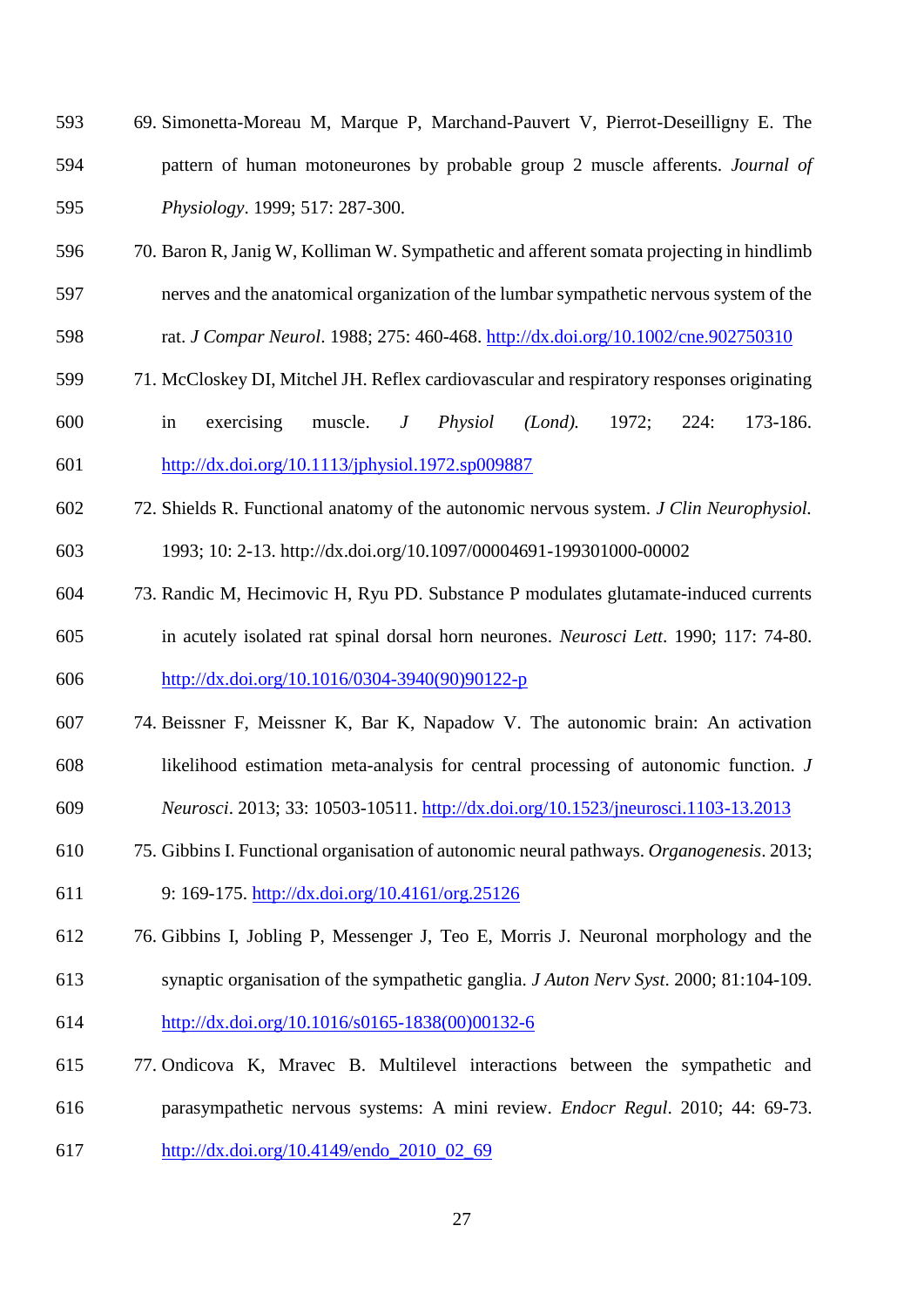- 78. Moseley GL, Butler DS. 15 Years of Explaining Pain The past, present and future. *J Pain*. 2015; 16: 807-813.<http://dx.doi.org/10.1016/j.jpain.2015.05.005>
- 79. Sengupta P. Health impacts of yoga and pranayama: A state-of-the-art review. *Int J Prev*
- *Med*. 2012; 3: 444-458.
- 80. Butler, D. Neurodynamics. In: Butler D, ed. *The Sensitive Nervous System.* Adelaide, Australia; NOI group publications; 2000: 96-127.
- 81. Gisselman AS, Baxter GD, Wright A, Hegedus E, Tumilty S. Musculoskeletal injuries and heart rate variability: Is there a link? *Med Hyp*. 2016; 87:1-7. <http://dx.doi.org/10.1016/j.mehy.2015.12.003>
- 82. Dilley A, Lynn B, Greening J, DeLeon N. Quantitative in-vivo studies of median nerve sliding in response to wrist, elbow, shoulder and neck movements. Clinical Biomechanics. 2003; 18: 899-907. [http://dx.doi.org/10.1016/s0268-0033\(03\)00176-1](http://dx.doi.org/10.1016/s0268-0033(03)00176-1)
- 83. Matheson J. Research and neurodynamics Is neurodynamics worthy of scientific merit? In: Butler D, ed. *The Sensitive Nervous System*. Adelaide, Australia; NOI group publications; 2000, pp 342-367.
- 84. Page P. Research designs in sports physical therapy. *International Journal of Sports Physical Therapy*. 2012; 7: 482-492.
- 

- 
- 
- 
- 
-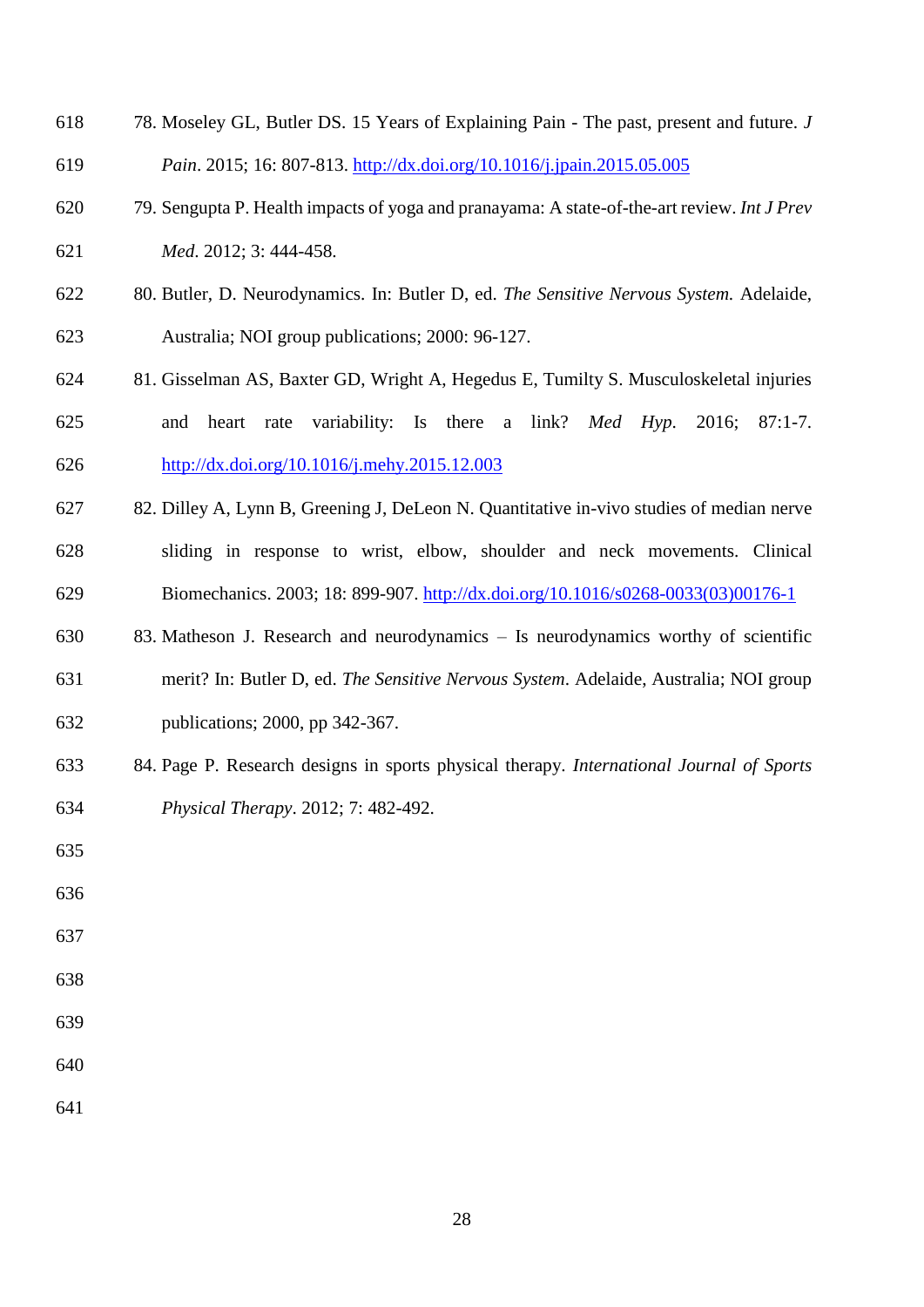**TABLE 1.** Mean stretch intensity ratings on a simple numerical rating scale (SNRS) from 0 ('no muscle stretch') to 10 ('the worst muscle stretch imaginable'). 'Com' represents the score taken at the pre-intervention joint angle for that session, whereas 'Max' represents the score at maximal stretch tolerance for each time-point. Effect of time: \* p<0.05, \*\* p<0.01, \*\*\* p<0.001 compared to pre within the session; effect of side: †† p<0.01 compared to ipsilateral 647 side; effect of session: #  $p<0.05$ , ###  $p<0.001$  compared to session 1. Values shown are 648 mean±SD.

649

|                           |     |                            | <b>Session 1</b>   |                    |                                 | <b>Session 2</b>              |                      |
|---------------------------|-----|----------------------------|--------------------|--------------------|---------------------------------|-------------------------------|----------------------|
|                           |     | <b>Pre</b>                 | Post               | Post 1 hour        | <b>Pre</b>                      | Post                          | Post 1 hour          |
|                           | Com | $7.4 \pm 0.8$              | $5.1 \pm 1.4***$   | $5.4 \pm 1.5***$   | $8.1 \pm 0.9$ ###               | $6.2{\pm}1.0^{***\#}\#$       | $6.9 \pm 1.3***$ ### |
| <b>Ipsilateral PSLR</b>   | Max |                            | $7.9+1.0**$        | $8.0 \pm 1.2**$    |                                 | $8.7 \pm 0.6$ ******          | $9.0 \pm 0.8$ ****** |
|                           | Com | $7.8 \pm 0.8$ <sup>†</sup> | $6.3 \pm 0.9$ **** | $5.4 \pm 1.4$ **** | $8.4 \pm 1.1^{\dagger\# \# \#}$ | $7.1 \pm 0.9$ <sup>**††</sup> | $7.3 \pm 1.1$ **††   |
| <b>Contralateral PSLR</b> | Max |                            | $7.5 \pm 0.7$      | $8.0 \pm 0.9$      |                                 | $8.6 \pm 0.7$ ###             | $8.7 \pm 0.9$ ###    |
|                           | Com | $7.2 \pm 1.1$              | $5.8 \pm 1.8***$   | $5.6 \pm 1.7***$   | $7.6 \pm 1.2$                   | $5.6 \pm 1.8***$ #            | $6.4 \pm 1.6***$     |
| <b>Ipsilateral PKB</b>    | Max |                            | $7.2 \pm 1.4$      | $7.4 \pm 1.4$      |                                 | $7.2 \pm 1.5$                 | $7.6 \pm 1.3$        |
|                           | Com | $7.1 \pm 1.6$              | $6.0 \pm 1.7***$   | $5.4 \pm 1.6***$   | $7.8 \pm 1.0$                   | $6.6 \pm 1.4***$              | $6.5 \pm 1.7***$     |
| <b>Contralateral PKB</b>  | Max |                            | $7.3 \pm 1.4$      | $7.2 \pm 1.6$      |                                 | $7.7 \pm 1.4$                 | $7.6 \pm 1.7$        |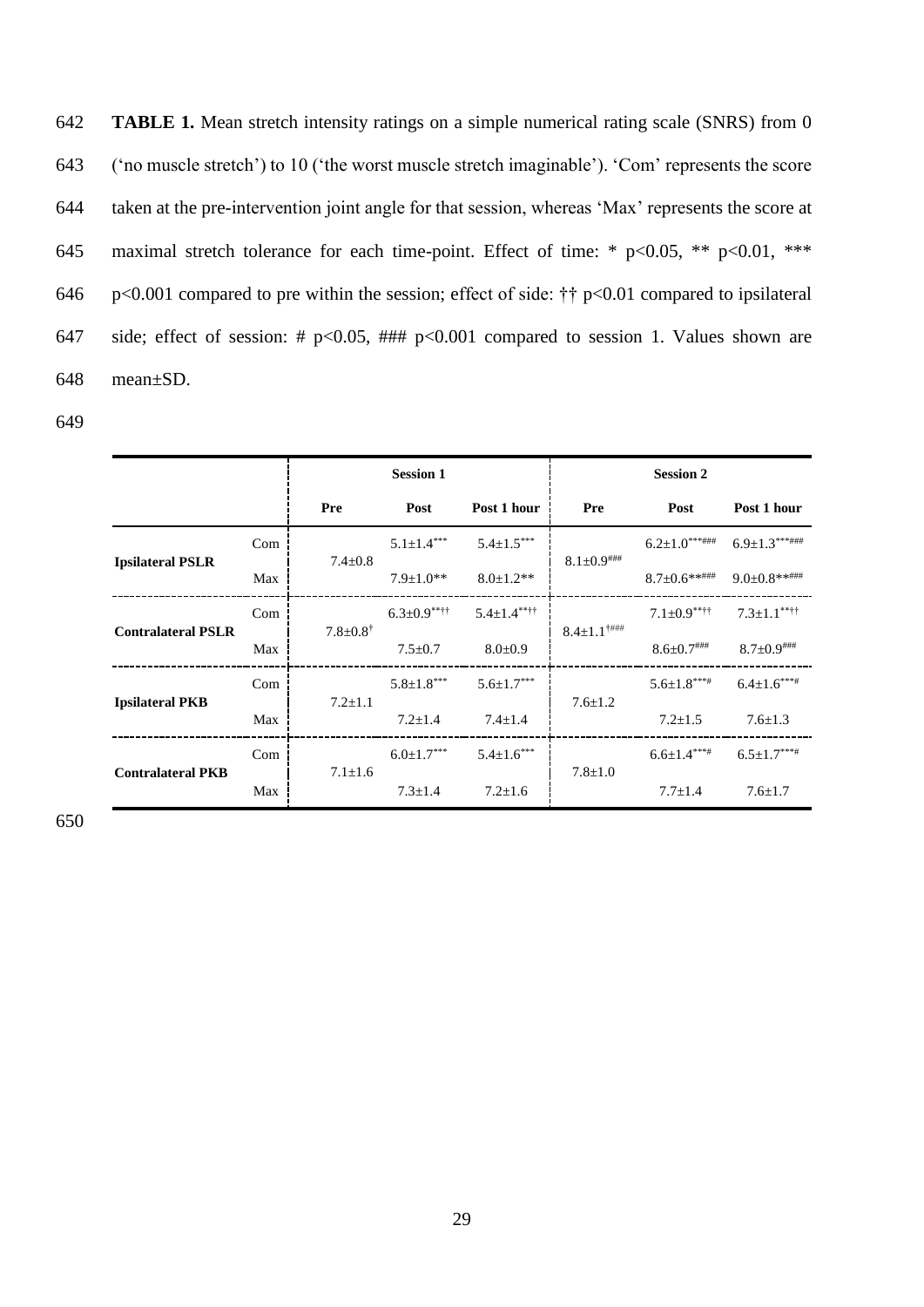**Figure 1.** During session 1, half the subjects received the MLSS intervention on the stance leg and the other half of the subjects received the intervention on the skill leg. Measurements were taken pre-, directly post, and one hour post-intervention. Following a 3-week washout period the intervention was repeated on the other leg.

655

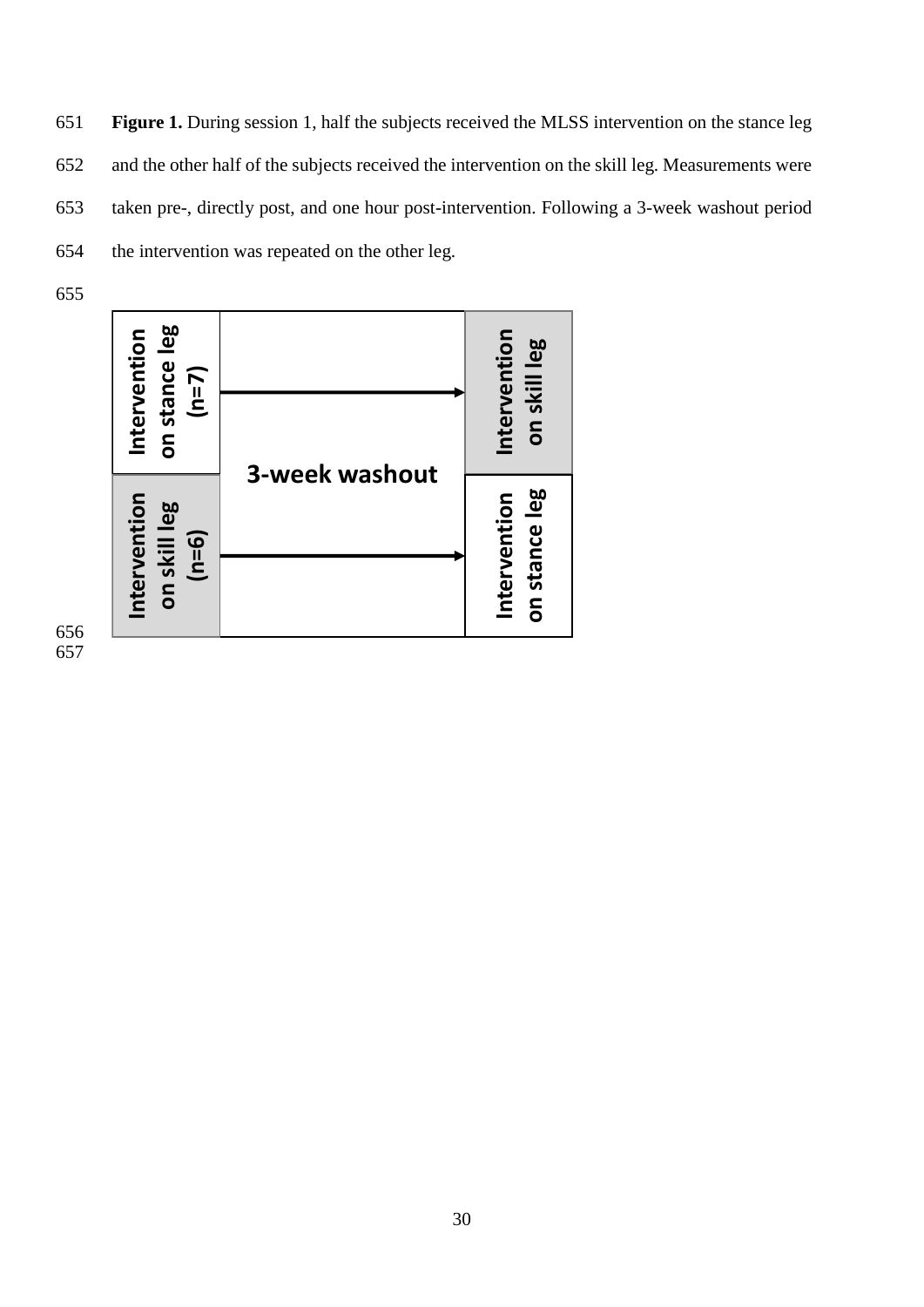**Figure 2.** Modified long sit slump (MLSS). Start position (top row) and end position (bottom row). The subject starts hemi-sitting with the stretched limb on the plinth and the knee flexed. The subject uses their opposite hand to reach forward and hold the lateral border of the foot, placing it in dorsiflexion and eversion. They are then instructed to extend the knee and internally rotate the femur. The therapist assists to facilitate neurodynamic tension positions, and if the position is well tolerated, the subject is facilitated to add further trunk and cervical flexion.

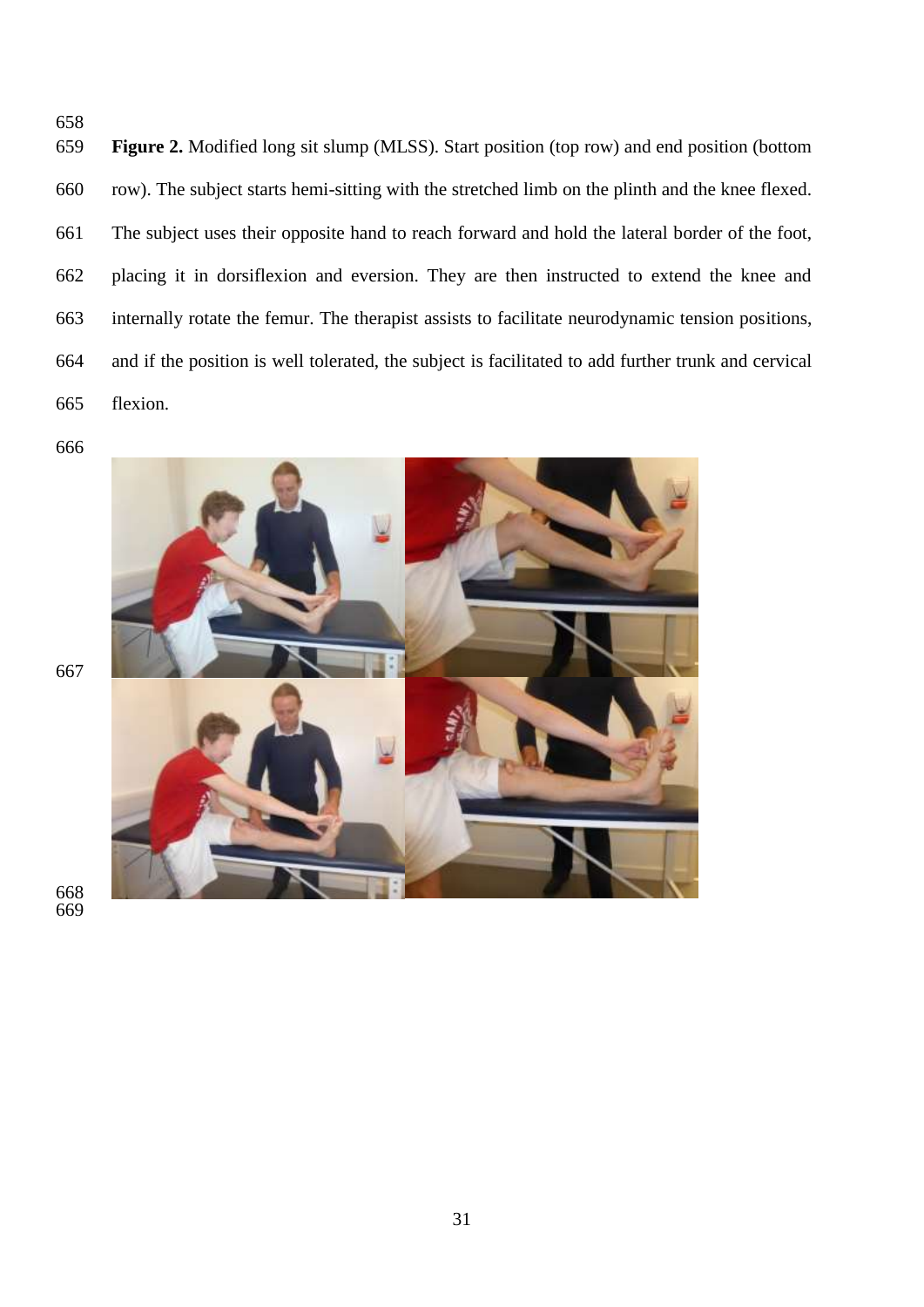**Figure 3**: Effect of the MLSS intervention on: A) passive straight leg raise (PSLR), and B) 671 prone knee bend (PKB). The intervention was performed on either the stance leg (n=6) or skill leg (n=7) in session 1, and on the other leg 3 weeks later in a counterbalanced manner. Main effects for PSLR: time p<0.001, side p<0.001, session p<0.001. Main effects for PKB: time p<0.001, side NS, session p<0.001.

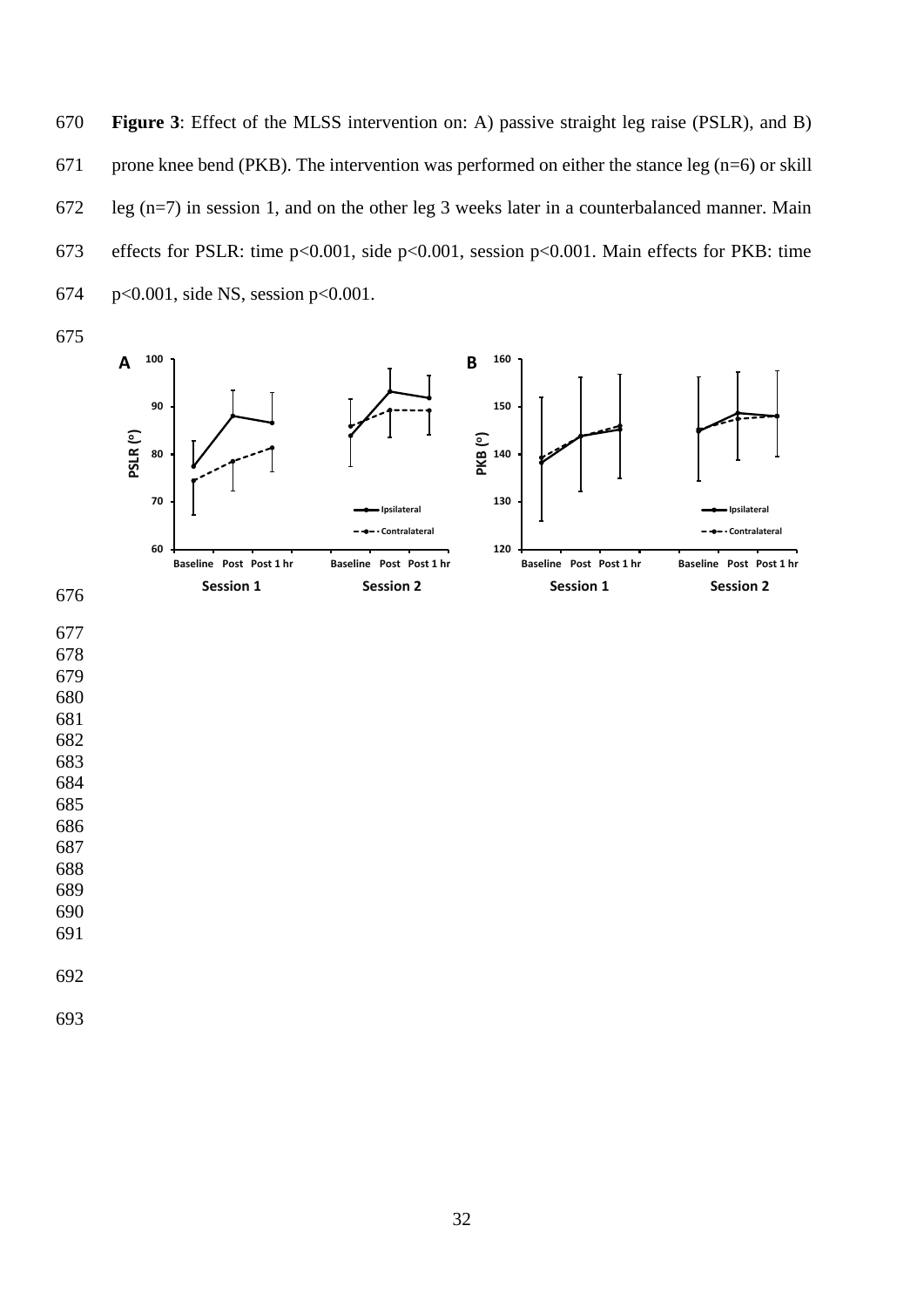

## **CONSORT 2010 checklist of information to include when reporting a randomised trial\***

|                           | <b>Item</b>    |                                                                                                                         | <b>Reported</b> |
|---------------------------|----------------|-------------------------------------------------------------------------------------------------------------------------|-----------------|
| <b>Section/Topic</b>      | <b>No</b>      | <b>Checklist item</b>                                                                                                   | on page No      |
| <b>Title and abstract</b> |                |                                                                                                                         |                 |
|                           | 1a             | Identification as a randomised trial in the title                                                                       |                 |
|                           | 1 <sub>b</sub> | Structured summary of trial design, methods, results, and conclusions (for specific guidance see CONSORT for abstracts) | $3 - 4$         |
| <b>Introduction</b>       |                |                                                                                                                         |                 |
| Background and            | 2a             | Scientific background and explanation of rationale                                                                      | $5=7$ ,         |
| objectives                | 2 <sub>b</sub> | Specific objectives or hypotheses                                                                                       |                 |
|                           |                |                                                                                                                         | 8               |
| <b>Methods</b>            |                |                                                                                                                         |                 |
| Trial design              | 3a             | Description of trial design (such as parallel, factorial) including allocation ratio                                    | 8               |
|                           | 3 <sub>b</sub> | Important changes to methods after trial commencement (such as eligibility criteria), with reasons                      | N/A             |
| Participants              | 4a             | Eligibility criteria for participants                                                                                   | $8-9$           |
|                           | 4b             | Settings and locations where the data were collected                                                                    | $8-9$           |
| Interventions             | 5              | The interventions for each group with sufficient details to allow replication, including how and when they were         |                 |
|                           |                | actually administered                                                                                                   | 11, Figure 2    |
| Outcomes                  | 6a             | Completely defined pre-specified primary and secondary outcome measures, including how and when they                    |                 |
|                           |                | were assessed                                                                                                           | $9 - 10$        |
|                           | 6b             | Any changes to trial outcomes after the trial commenced, with reasons                                                   | N/A             |
| Sample size               | 7a             | How sample size was determined                                                                                          | 8               |
|                           | 7b             | When applicable, explanation of any interim analyses and stopping guidelines                                            | N/A             |
| Randomisation:            |                |                                                                                                                         |                 |
| Sequence                  | 8a             | Method used to generate the random allocation sequence                                                                  | $N/A$ 8         |
| generation                |                |                                                                                                                         | (counterbalan   |
|                           |                |                                                                                                                         | ced)            |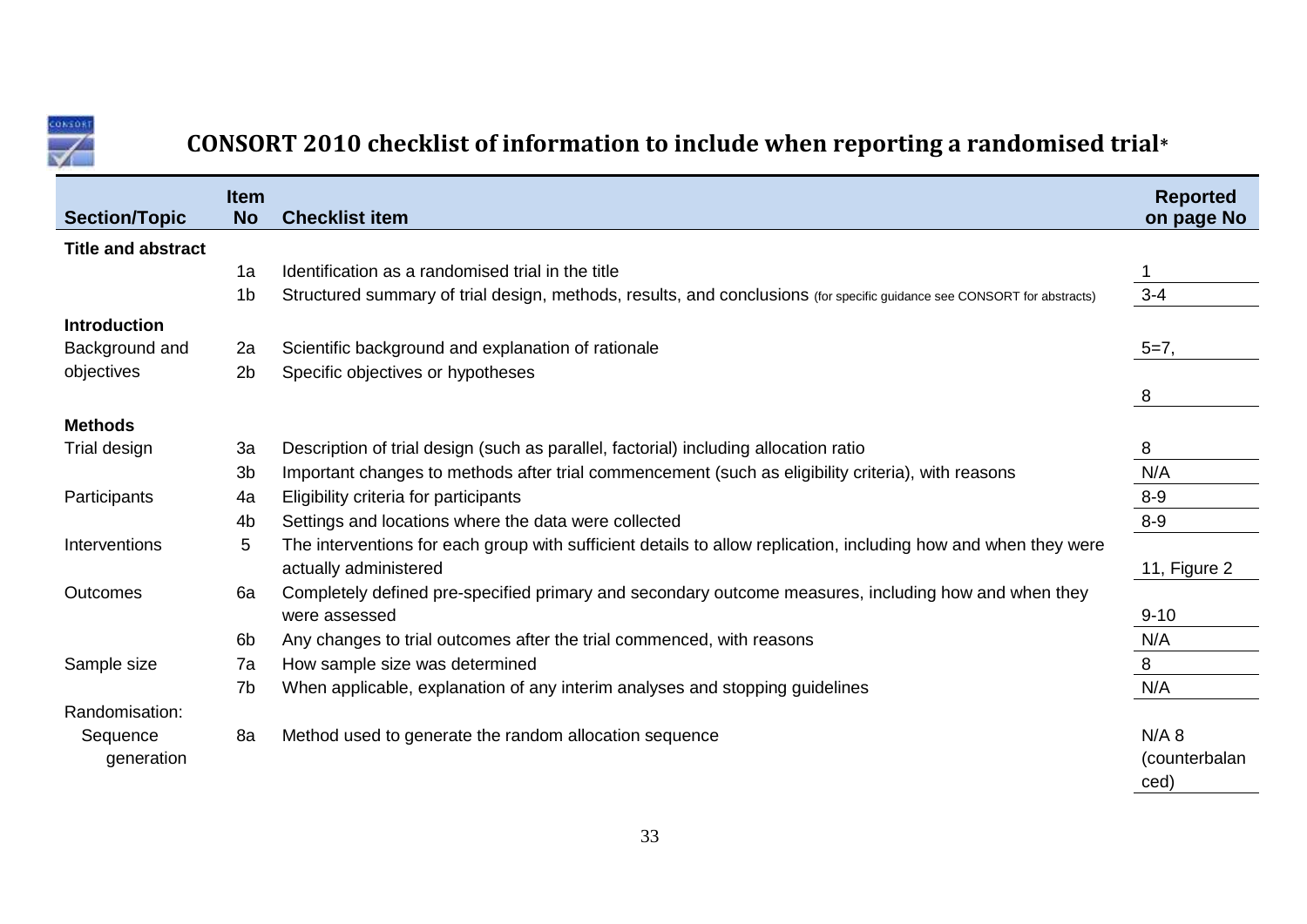|                            | 8b              | Type of randomisation; details of any restriction (such as blocking and block size)                          | $N/A$ 8             |
|----------------------------|-----------------|--------------------------------------------------------------------------------------------------------------|---------------------|
|                            |                 |                                                                                                              | (counterbalan       |
|                            |                 |                                                                                                              | ced)                |
| Allocation                 | 9               | Mechanism used to implement the random allocation sequence (such as sequentially numbered containers),       |                     |
| concealment                |                 | describing any steps taken to conceal the sequence until interventions were assigned                         | $N/A$ 8             |
| mechanism                  |                 |                                                                                                              | counterbalanc       |
|                            |                 |                                                                                                              | ed                  |
|                            |                 |                                                                                                              | N/A                 |
| Implementation             | 10              | Who generated the random allocation sequence, who enrolled participants, and who assigned participants to    |                     |
|                            |                 | interventions                                                                                                | N/A                 |
| <b>Blinding</b>            | 11a             | If done, who was blinded after assignment to interventions (for example, participants, care providers, those | N/A                 |
|                            |                 | assessing outcomes) and how                                                                                  |                     |
|                            | 11 <sub>b</sub> | If relevant, description of the similarity of interventions                                                  | N/A                 |
| <b>Statistical methods</b> | 12a             | Statistical methods used to compare groups for primary and secondary outcomes                                | $11=12$             |
|                            | 12 <sub>b</sub> | Methods for additional analyses, such as subgroup analyses and adjusted analyses                             | $11=12$             |
| <b>Results</b>             |                 |                                                                                                              |                     |
| Participant flow (a        | 13a             | For each group, the numbers of participants who were randomly assigned, received intended treatment, and     |                     |
| diagram is strongly        |                 | were analysed for the primary outcome                                                                        | <b>Figure 1, 35</b> |
| recommended)               | 13 <sub>b</sub> | For each group, losses and exclusions after randomisation, together with reasons                             | 35                  |
| Recruitment                | 14a             | Dates defining the periods of recruitment and follow-up                                                      | 8                   |
|                            | 14 <sub>b</sub> | Why the trial ended or was stopped                                                                           | N/A                 |
| Baseline data              | 15              | A table showing baseline demographic and clinical characteristics for each group                             | $8-9$               |
|                            |                 |                                                                                                              | (Participants       |
|                            |                 |                                                                                                              | section in          |
|                            |                 |                                                                                                              | text)               |
| Numbers analysed           | 16              | For each group, number of participants (denominator) included in each analysis and whether the analysis was  |                     |
|                            |                 | by original assigned groups                                                                                  | <b>Figure 1, 35</b> |
| Outcomes and               | 17a             | For each primary and secondary outcome, results for each group, and the estimated effect size and its        | $8,12-13,$          |
| estimation                 |                 | precision (such as 95% confidence interval)                                                                  | Figure3             |
|                            | 17 <sub>b</sub> | For binary outcomes, presentation of both absolute and relative effect sizes is recommended                  | N/A                 |
|                            |                 |                                                                                                              |                     |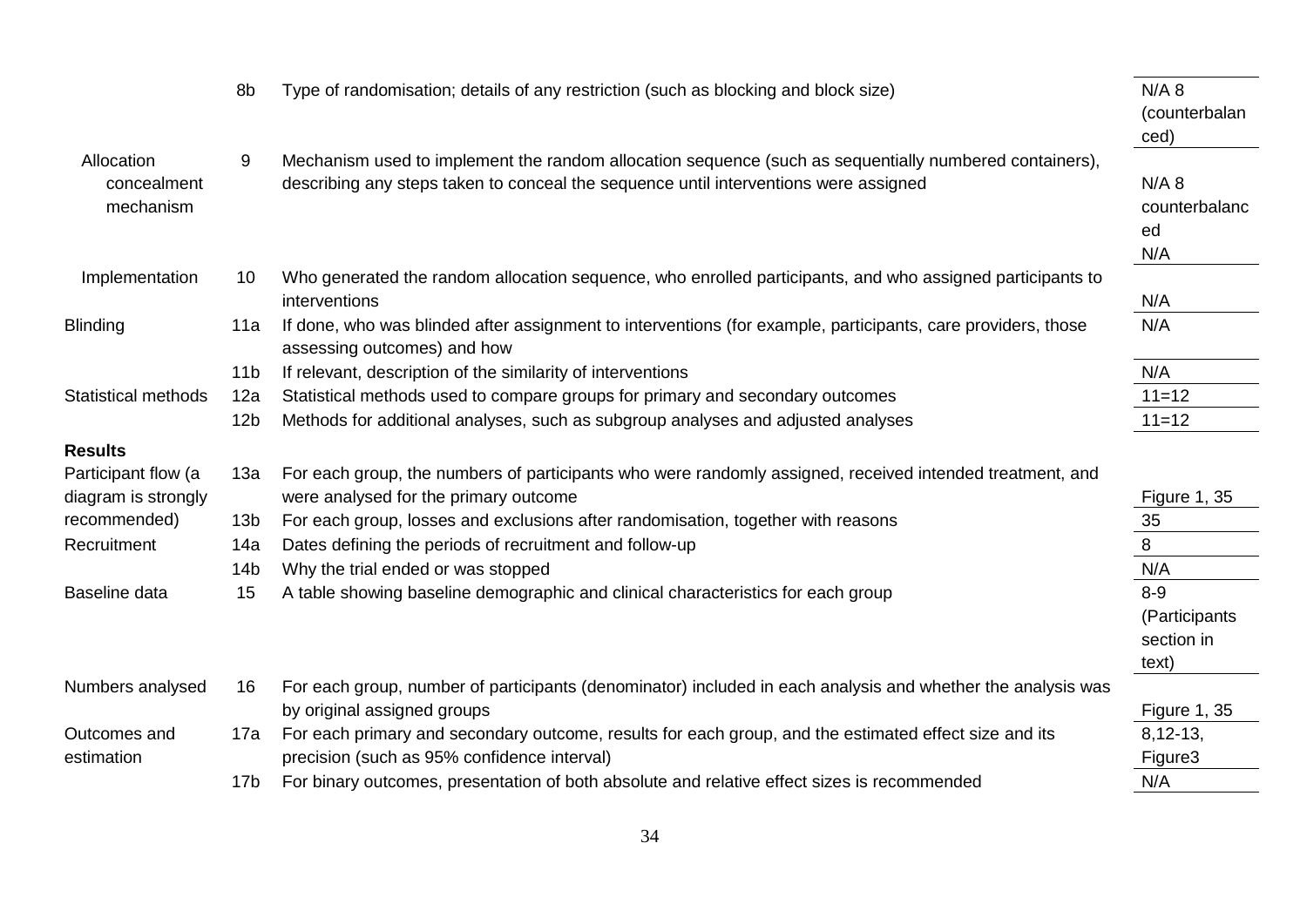| Ancillary analyses       | 18 | Results of any other analyses performed, including subgroup analyses and adjusted analyses, distinguishing<br>pre-specified from exploratory | $12 - 13$                 |
|--------------------------|----|----------------------------------------------------------------------------------------------------------------------------------------------|---------------------------|
| Harms                    | 19 | All important harms or unintended effects in each group (for specific guidance see CONSORT for harms)                                        | N/A 35 (see<br>flowchart) |
| <b>Discussion</b>        |    |                                                                                                                                              |                           |
| Limitations              | 20 | Trial limitations, addressing sources of potential bias, imprecision, and, if relevant, multiplicity of analyses                             | 18                        |
| Generalisability         | 21 | Generalisability (external validity, applicability) of the trial findings                                                                    | 18                        |
| Interpretation           | 22 | Interpretation consistent with results, balancing benefits and harms, and considering other relevant evidence                                | $13 - 18$                 |
| <b>Other information</b> |    |                                                                                                                                              |                           |
| Registration             | 23 | Registration number and name of trial registry                                                                                               | N/A Not a                 |
|                          |    |                                                                                                                                              | clinical trial            |
| Protocol                 | 24 | Where the full trial protocol can be accessed, if available                                                                                  | N/A                       |
| Funding                  | 25 | Sources of funding and other support (such as supply of drugs), role of funders                                                              | N/A page                  |
|                          |    |                                                                                                                                              | 1disclosure               |

\*We strongly recommend reading this statement in conjunction with the CONSORT 2010 Explanation and Elaboration for important clarifications on all the items. If relevant, we also recommend reading CONSORT extensions for cluster randomised trials, non-inferiority and equivalence trials, non-pharmacological treatments, herbal interventions, and pragmatic trials. Additional extensions are forthcoming: for those and for up to date references relevant to this checklist, see [www.consort-statement.org.](http://www.consort-statement.org/)

# **TiDieR**

### **The TIDieR (Template for Intervention Description and Replication) Checklist\*:**

Template for Intervention **Description and Replication** 

Information to include when describing an intervention and the location of the information

| <b>Item</b> | <b>Item</b>                                                   |                   | Where located **          |  |  |
|-------------|---------------------------------------------------------------|-------------------|---------------------------|--|--|
| number      |                                                               | Primary paper     | Other $\dagger$ (details) |  |  |
|             |                                                               | (page or appendix |                           |  |  |
|             |                                                               | number)           |                           |  |  |
|             | <b>BRIEF NAME</b>                                             |                   |                           |  |  |
|             | Provide the name or a phrase that describes the intervention. |                   |                           |  |  |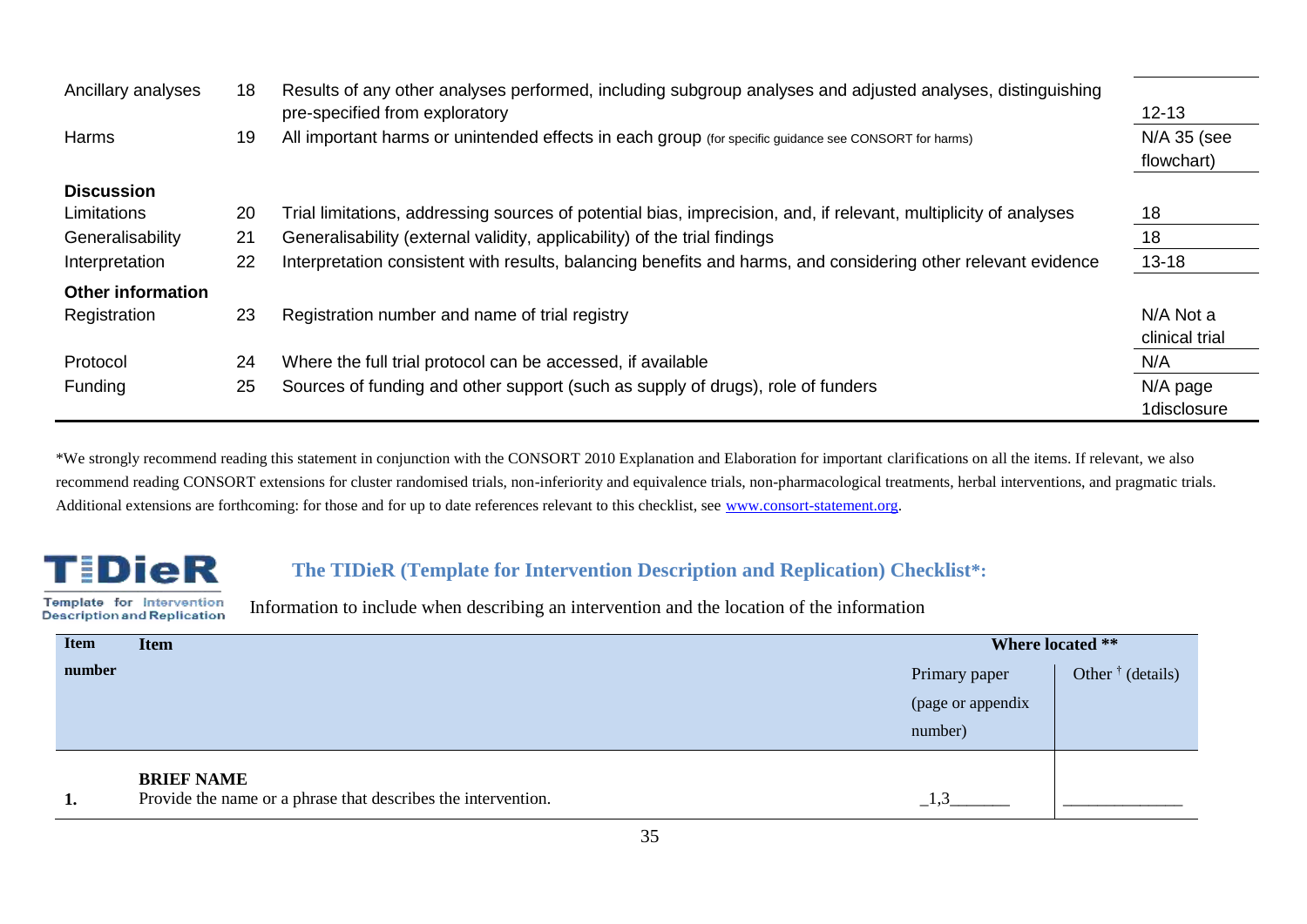|    | <b>WHY</b>                                                                                                                  |        |  |
|----|-----------------------------------------------------------------------------------------------------------------------------|--------|--|
| 2. | Describe any rationale, theory, or goal of the elements essential to the intervention.                                      | $3-7$  |  |
|    | <b>WHAT</b>                                                                                                                 |        |  |
| 3. | Materials: Describe any physical or informational materials used in the intervention, including those provided              | N/A    |  |
|    | to participants or used in intervention delivery or in training of intervention providers. Provide information on           |        |  |
|    | where the materials can be accessed (e.g. online appendix, URL).                                                            |        |  |
| 4. | Procedures: Describe each of the procedures, activities, and/or processes used in the intervention, including any 9-11_____ |        |  |
|    | enabling or support activities.                                                                                             |        |  |
|    | <b>WHO PROVIDED</b>                                                                                                         |        |  |
| 5. | For each category of intervention provider (e.g. psychologist, nursing assistant), describe their expertise,                | 18     |  |
|    | background and any specific training given.                                                                                 |        |  |
|    | <b>HOW</b>                                                                                                                  |        |  |
| 6. | Describe the modes of delivery (e.g. face-to-face or by some other mechanism, such as internet or telephone) of $\sim 8-11$ |        |  |
|    | the intervention and whether it was provided individually or in a group.                                                    |        |  |
|    | <b>WHERE</b>                                                                                                                |        |  |
| 7. | Describe the type(s) of location(s) where the intervention occurred, including any necessary infrastructure or              | $8-11$ |  |
|    | relevant features.                                                                                                          |        |  |
|    | <b>WHEN and HOW MUCH</b>                                                                                                    |        |  |
| 8. | Describe the number of times the intervention was delivered and over what period of time including the                      | $8-11$ |  |
|    | number of sessions, their schedule, and their duration, intensity or dose.                                                  |        |  |
|    | <b>TAILORING</b>                                                                                                            |        |  |
| 9. | If the intervention was planned to be personalised, titrated or adapted, then describe what, why, when, and how. $8-11$     |        |  |
|    | <b>MODIFICATIONS</b>                                                                                                        |        |  |
|    |                                                                                                                             |        |  |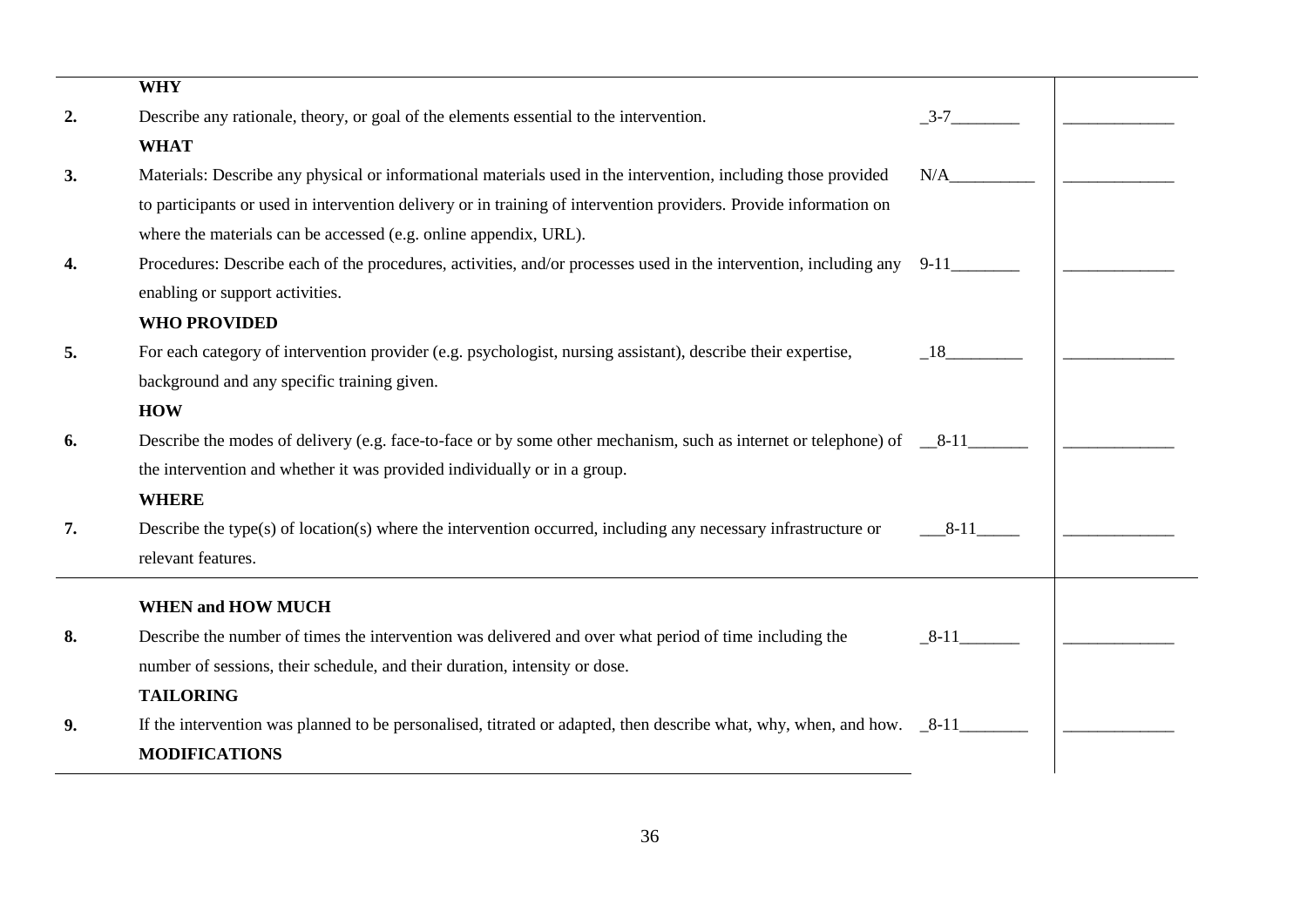| 10. <sup>†</sup> | If the intervention was modified during the course of the study, describe the changes (what, why, when, and   | $N/A 8-11$         |  |
|------------------|---------------------------------------------------------------------------------------------------------------|--------------------|--|
|                  | how).                                                                                                         |                    |  |
|                  | <b>HOW WELL</b>                                                                                               |                    |  |
| 11.              | Planned: If intervention adherence or fidelity was assessed, describe how and by whom, and if any strategies  | 35                 |  |
|                  | were used to maintain or improve fidelity, describe them.                                                     |                    |  |
| $12.^{\dagger}$  | Actual: If intervention adherence or fidelity was assessed, describe the extent to which the intervention was | $35$ <sub>——</sub> |  |
|                  | delivered as planned.                                                                                         |                    |  |

\*\* **Authors** - use N/A if an item is not applicable for the intervention being described. **Reviewers** – use '?' if information about the element is not reported/not sufficiently reported.

† If the information is not provided in the primary paper, give details of where this information is available. This may include locations such as a published protocol or other published papers (provide citation details) or a website (provide the URL).

ǂ If completing the TIDieR checklist for a protocol, these items are not relevant to the protocol and cannot be described until the study is complete.

\* We strongly recommend using this checklist in conjunction with the TIDieR guide (see *BMJ* 2014;348:g1687) which contains an explanation and elaboration for each item.

\* The focus of TIDieR is on reporting details of the intervention elements (and where relevant, comparison elements) of a study. Other elements and methodological features of studies are covered by other reporting statements and checklists and have not been duplicated as part of the TIDieR checklist. When a **randomised trial** is being reported, the TIDieR checklist should be used in conjunction with the CONSORT statement (see [www.consort-statement.org\)](http://www.consort-statement.org/) as an extension of **Item 5 of the CONSORT 2010 Statement.** When a **clinical trial protocol** is being reported, the TIDieR checklist should be used in conjunction with the SPIRIT statement as an extension of **Item 11 of the SPIRIT 2013 Statement** (see [www.spirit-statement.org\)](http://www.spirit-statement.org/). For alternate study designs, TIDieR can be used in conjunction with the appropriate checklist for that study design (see [www.equator](http://www.equator-network.org/)[network.org\)](http://www.equator-network.org/).